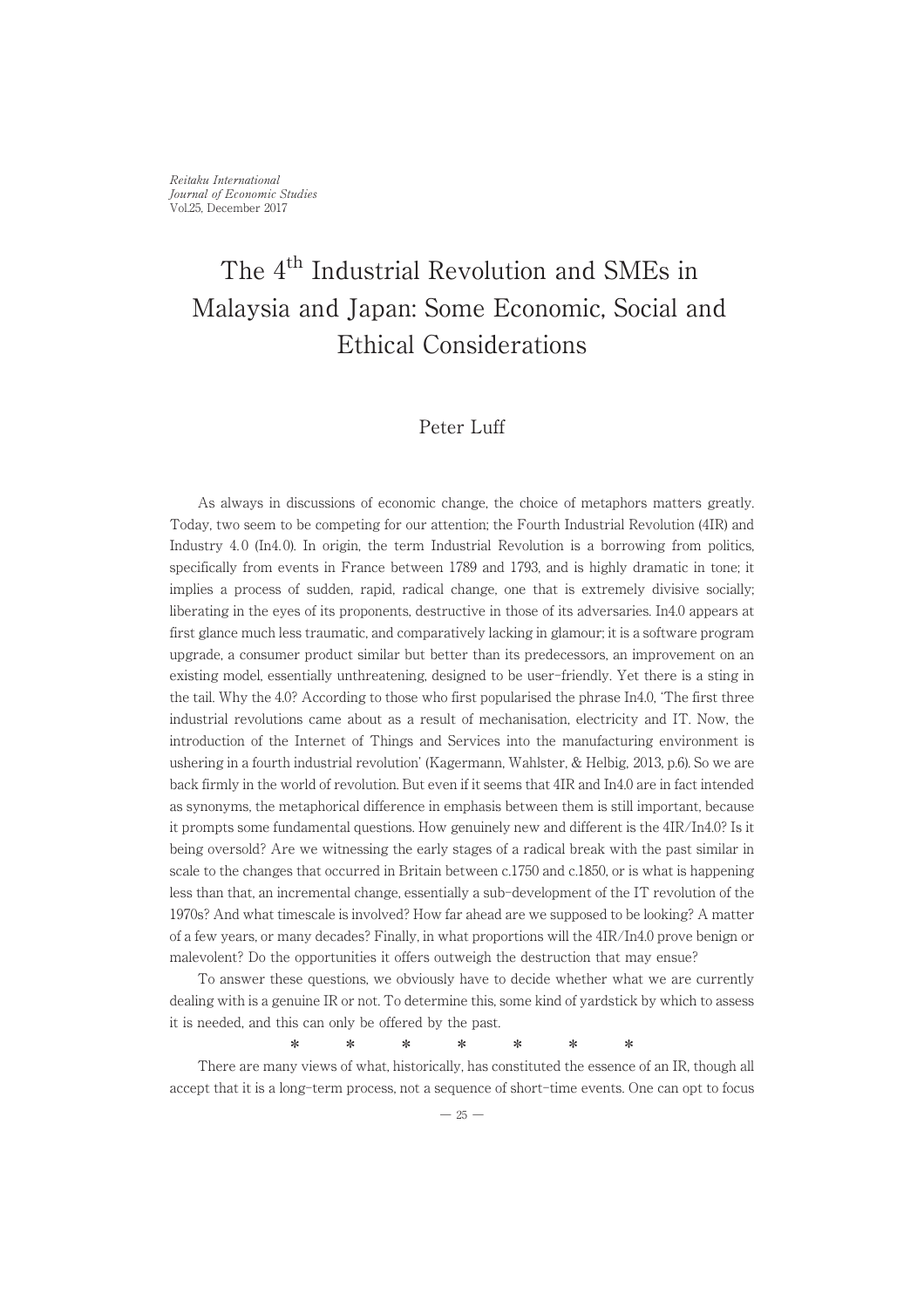primarily on energy, on new sources of power, in which case there have been only two IRs to date. So for Jänicke and Jacob, ʻThe transformation from an agricultural-based society to an industrial society, which began in England at the end of the 18th Century, was initially inseparable from the development of coal as an energy source. In the 1920s this revolution continued with the use of oil and electricity' (2009, p. 1). In this context they look to the future by citing the words of José Barroso, President of the European Commission, who in a 2007 speech proclaimed, "I believe we are now standing on the brink of a Third Industrial Revolution: the Low Carbon Age. Like the previous industrial revolutions, this will be driven by technology and new forms of energy. It will also transform our societies". According to Jänicke and Jacob, such an IR (only the third in the sequence, it should be noted), would be a "green industrial revolution", an "efficiency revolution" and a fundamental transformation towards "green capitalism" (2009, p. 3). We might note in passing that nuclear power, once heralded as the ultimate technological achievement in this field, appears to have been airbrushed from both history and the future in this reading of events. If this proves to be correct, then it is a stark mstory and the future in this reading of events. It this proves to be correct, then it is a stark<br>warning about how difficult it is to identify what constitutes significant technological change.

mig about now unneut it is to identify what constitutes significant technological change.<br>More recently, other economists and economic historians have chosen to concentrate on the appearance of one or more General Purpose Technologies as the hallmark of an IR. At first glance this seems appropriate for key breakthroughs like the steam engine, the gasoline engine, grance this seems appropriate for key breakthroughs like the steam engine, the gasoline engine,<br>the electric dynamo and the computer. But, as Field has pointed out, while 'the concept and its associated criteria were intended to catch "big", "important", "revolutionary" innovations' (2008, p. 16), many iconic machines and processes central to the narrative of the first IR cannot, by definition, be termed GPTs. ʻTake textile inventions such as the cotton gin, the spinning jenny, definition, be termed of 1s. Take textile inventions such as the cotton gin, the spinning jemry,<br>the water frame, Crompton's mule or the power loom… they were not general purpose. They remained single or limited purpose. The cotton gin was used to clean short staple cotton. That's it. It was of no use in the preparation of wool, flax, silk, or even long staple cotton fibers…there is no way we can call the cotton gin a GPT. And the same is true for the spinning jenny, water frame, mule, or many of the innovations underlying the advance of the British iron industry, water such as Darby's coke smelting, Cort's puddling, or Nielsen's hot blast, or the steel innovations of the second half of the nineteenth century (Bessemer converter, Gilchrist-Thomas process, or Siemens-Martin open hearth furnace)' (2008, p. 14). In addition, it is unclear exactly where developments in transportation like the jet engine, or in the organization of production, like the assembly line, are to figure on any GPT list. Finally, there is the vexed question of how to relate assembly line, are to lighte on any GFT list. Finally, there is the vexed question of how to relate<br>any GPT to its unique and dynamic social and cultural environment. A sense of both the degree any on 1 to its unique and dynamic social and cultural environment. A sense of both the degree<br>of complexity and the vagueness involved in trying to map such a relationship can be gleaned from a recent fishbone diagram created by Mario Coccia (2017, p. 9).

Yet even if we set aside all of these reservations, it is still unclear if the notion of an IR driven by a new and universally recognized GPT can be identified in the present. One of the promises seemingly inherent in the 4IR is a surge in total factor productivity (TFP) growth, brought about by the efficiencies of automation. But rather than view this as the onset of a new phenomenon, it is quite possible to interpret it simply as one among many of the longer-term effects of the 3IR, and to draw a parallel here with developments in the 2IR. David and Wright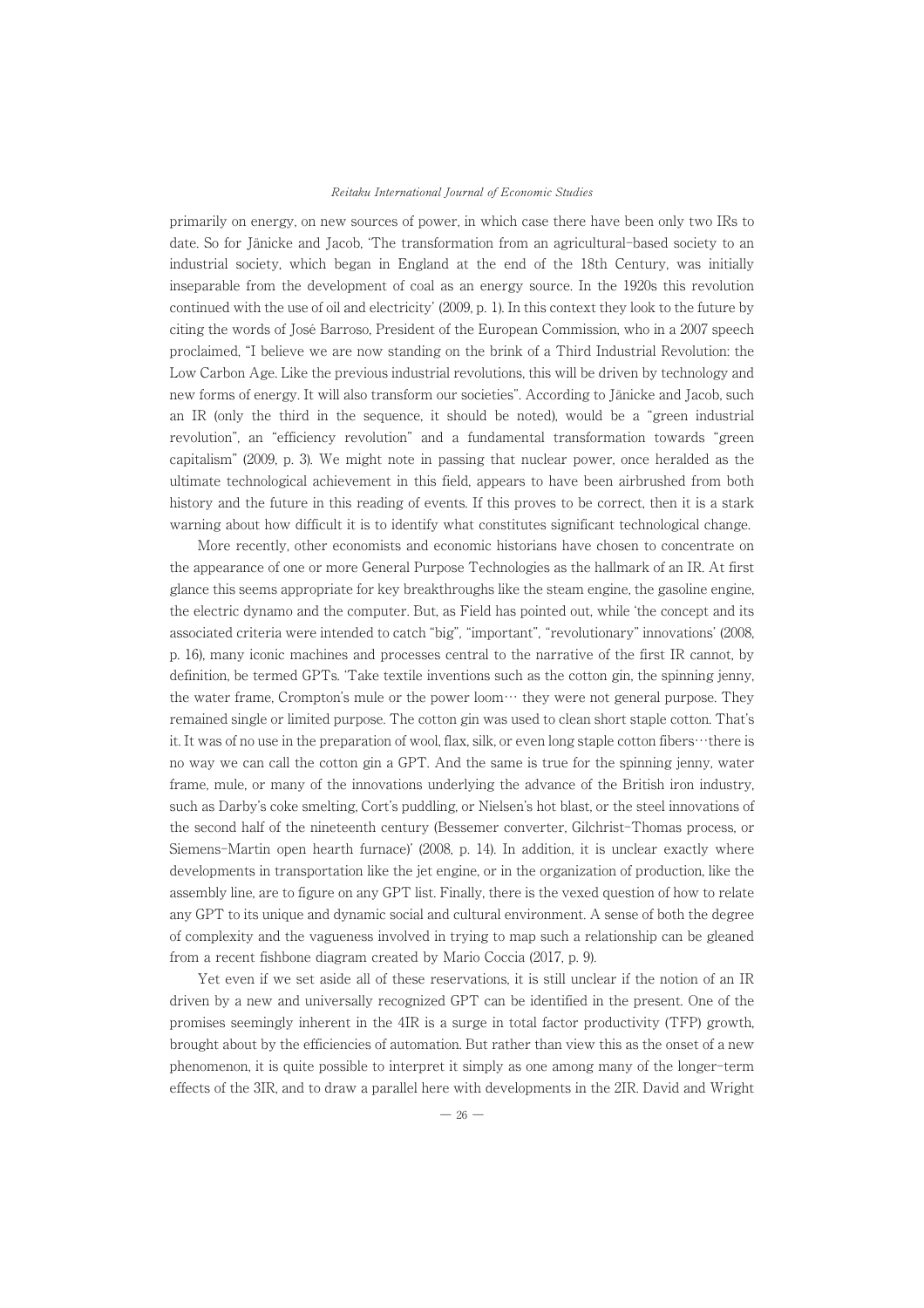(1999) discussed this when examining ʻthe analogies and contrasts between the modern experience of the information and communications technology (ICT) revolution, and the historical case of a socio-economic regime transition involving the electric dynamo [in the U.S in the 1920s] (p. 4). Of course there is an obvious problem here. One can readily compare the adoption of the electric dynamo and the personal computer, as Wright and Davies do, but adoption of the electric dynamo and the personal computer, as wright and Davies do, but<br>neither is a GPT. To shift to that level, one would have to compare electrification with ICT, a far mentier is a Gr 1. To simit to that level, one would have to compare electrification with IC 1, a far<br>more extensive and complex task, as they do when arguing that 'the extent of 'computerization' that had been achieved in the whole economy by the late 1980s was roughly comparable with the degree to which the American manufacturing sector had become electrified at the beginning of the twentieth century' (1999, p. 16).

Allowing the twentieth century (1999, p. 10).<br>Allowing the dynamo and the p.c. to act as proxies for much larger forces, though, does mean that we can avail ourselves of other insights of David and Wright. They draw attention to ʻthe marked acceleration of the pace of total factor productivity growth that occurred in U.S. manufacturing following World War I... After a 'productivity pause' of some three decades,<br>manufacturing following World War I... After a 'productivity pause' of some three decades, during which gross manufacturing output grew at less than one percent per annum relative to inputs of capital and labor, TFP in this sector expanded at more than five percent per annum between 1919 and 1929…it contributed substantially to the absolute and relative rise of the US domestic economy's TFP residual, and in many respects launched the high-growth era that persisted into the 1970s.' (1999, p. 4). One factor behind this was ʻthe culmination of the dynamo revolution that had been underway as a technological trajectory since the nineteenth century, but which did not realize its engineering potential for major productivity gains until the 1920s' (1999, p. 6).

It might be more appropriate, then, to view the ʻsmart factory' now coming into view not as It might be more appropriate, then, to view the sinart factory now coming moview not as<br>the embodiment of a 4IR, but as a phase of the 3IR equivalent to the diffusion of the dynamo in the 1920s. Perhaps, as with the dynamo, ʻsome of these sweeping innovations should be better viewed as sub-categories of deeper conceptual breakthroughs in a hierarchical structure' (1999, p. 10). After all, the consequences for the U.S. of the diffusion of the dynamo were still profound, for the ʻpackage of electricity-based industrial process innovations…[of the 1920s] could well serve as a textbook illustration of capital-saving technological change. Electrification saved fixed capital by eliminating heavy shafts and belting, a change that also allowed factory buildings themselves to be more lightly constructed, because they were more likely to be single-story structures whose the walls no longer had to be braced to support the overhead transmission apparatus. The faster pace of material throughput amounted to an increase in the effective utilization of the capital stock. Further, the frequency of downtime was reduced by the modularity of the unit drive system and the flexibility of wiring; the entire plant no longer had to be shut down in order to make changes in one department or section of the factory' (1999, p. 7). In4.0. may well prove to be important for TFP growth, but this alone would not make it the 4IR: on such a view, present and future trends may constitute a period of acceleration, a depression on such a view, present and nume trends may constitute a period or acceleration, a depression<br>of the pedal on a relatively straight road, as opposed to a sharp and sudden change of direction, a or the pedal on a relatively straight road, as opposed to a new course.

noting or the steering wheer onto a new course.<br>Deciding this question is complicated by the fact that a term as dramatic as the 4IR has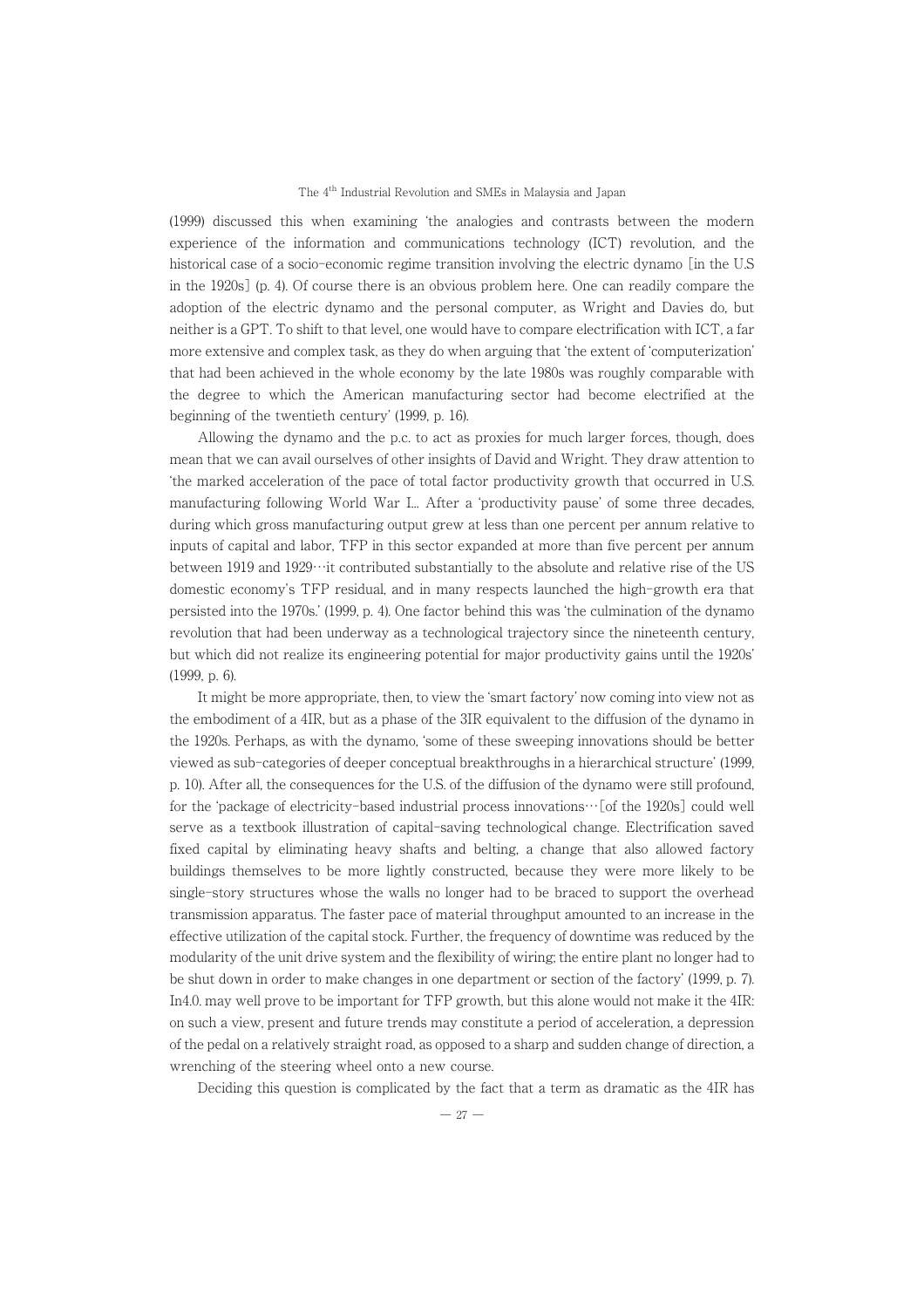naturally attracted users from a wide variety of fields, some of whom staked their claim to it well before the birth of In4.0. Thus Liming Dai (2005) appropriated it to describe the advent of wen before the birth of first, thus Elming Dai (2000) appropriated it to describe the advent of nanotechnology, which, defined as the facility 'to build materials and devices atom by atom, haholechhology, which, defined as the facinty to bund materials and devices atom by atom,<br>holds vast promise for innovation in virtually every industry and public sector, including health care, electronics, transportation, environment, and national security…[which means that] the development of nanotechnology will surely some day change the world. Sooner or later, drug development of nanotechnology will surely some day change the world, sooner of later, drug<br>delivery will be accurate enough to target specific proteins within cells. Solar panels will be powerful enough to replace fossil fuels as our primary energy source. Chemical sensors will be powerful enough to replace fossil fuels as our primary energy source. Cheffical sensors will be<br>small enough and cheap enough to the scattered in public spaces, detecting toxins before any sman enough and cheap enough to the scattered in public spaces, detecting toxins before any<br>damage is done. We will all be using a new class of super-strength nanomaterials as siding for our homes, protection for our cars and even our clothing' (pp. 4, 9).

In fact, as has been pointed out recently, 'the phrase the fourth Industrial Revolution has been around for more than 75 years. It first came into popular use in 1940, in a document titled been around for more than 15 years. It first came mo popular use in 1940, in a document thed<br>"America's Last Chance" by Albert Carr, to usher in "modern communications, merely as an America's Last Chance by American, to usher in modern communications, merely as an additional manifestation of the industrial revolution—as the beginnings of a new phase, a 'fourth industrial revolution.' " … Since then, historians and scientists have proclaimed this "new" revolution's commencement with the arrival of atomic energy in 1948… Ubiquitous electronics in 1955… The computer age of the 1970s… All the way to the beginnings of our modern information age in 1984… The White House even hailed nanotechnology as the harbinger of "the next Industrial Revolution" (Garbee, 2016).

Such a pedigree for the term 4IR should also give us at least pause for thought before adding Industry 4.0 to an already extensive list, and while In4.0 undoubtedly claims to identify itself as the 4IR, there are major differences in scope and emphasis between the two concepts as they are currently used.<br>they are currently used.

In4. 0 began life as a single country, competitive initiative concerned narrowly and metric began me as a single country, competitive initiative concerned narrowly and<br>exclusively with factory automation. The project's website is unequivocal about this. ʻINDUSTRIE 4.0 is the name given to the German strategic initiative to establish Germany as a lead market and provider of advanced manufacturing solutions. One of 10 "Future Projects" identified by the German government as part of its High-Tech Strategy 2020, the "INDUSTRIE dentified by the German government as part of its riight recirculategy 2020, the involusions.<br>4.0" project represents a major opportunity for Germany to establish itself as an integrated industry lead market and provider' (GTAI, n.d.). From the unveiling of the concept by Professor Wolfgang Wahlster, Director and CEO of the German Research Center for Artificial Intelligence, at the 2011 Hannover Messe to the release of the final report of the Industrie 4.0 Working Group in April 2013, the character of the initiative as a joint government / industry project to promote the national interest remained unchanged, as it has since that time. Thus the project to promote the national interest remained unchanged, as it has since that time. Thus the project to promote the national interest remained unchanged, as it has since that time. Thus the<br>following year, a GTAI report claimed that 'The conditions which make the fourth industrial revolution or INDUSTRIE 4.0 are unique to Germany. It is no idle boast that nowhere else in the world do the required conditions necessary for the fourth industrial revolution exist. This brave world do the required conditions necessary for the fourth mudistrial revolution exist. This brave<br>new world of decentralized, autonomous real-time production being pioneered in Germany has its basis in two things: Germany's continued role as one of the world's most competitive and its basis in two timigs, derinary s continued role as one or the world's most competitive and<br>innovative manufacturing industry sectors; and the country's technological leadership in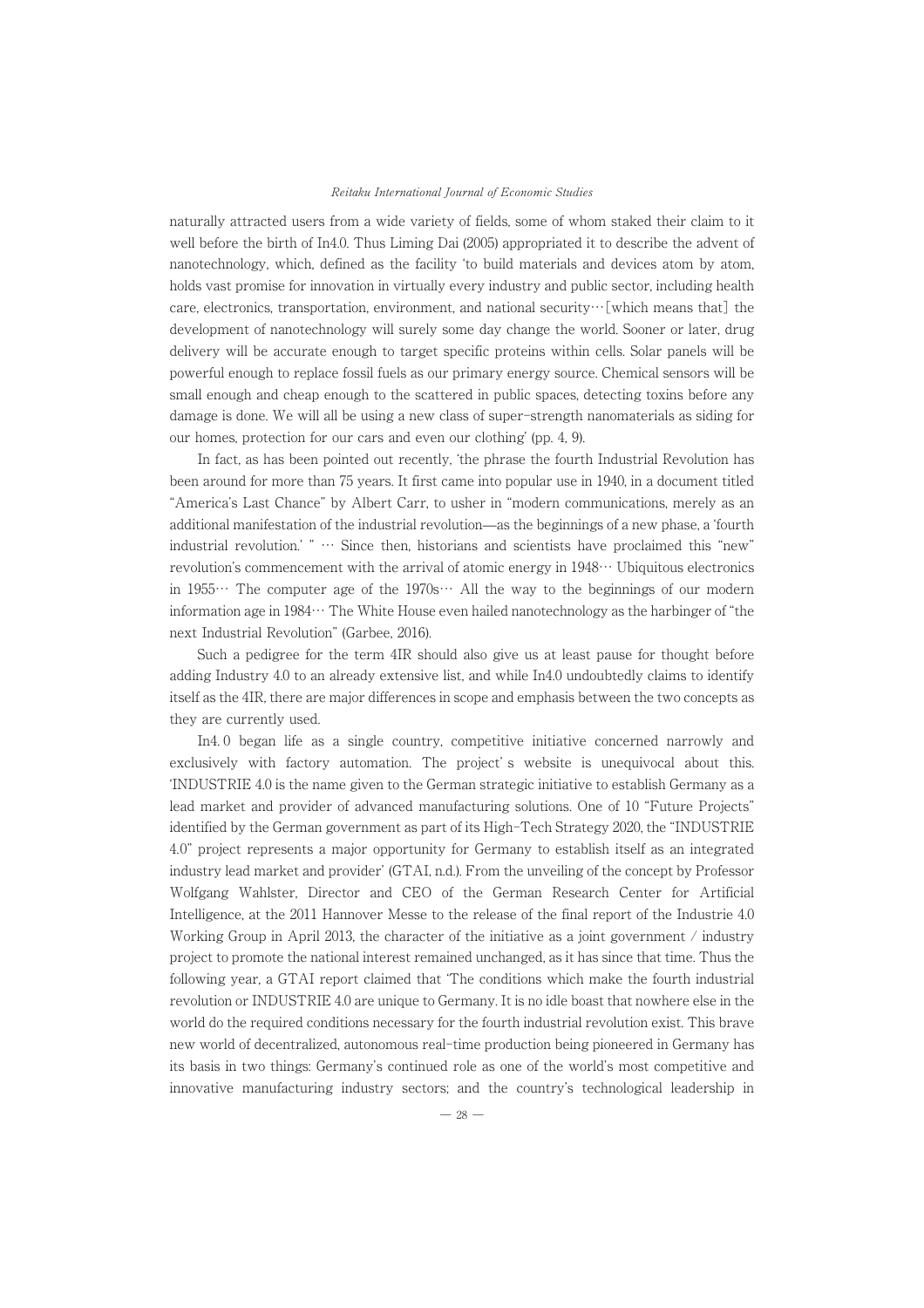industrial production research and development' (2014, p. 4).

Strial production research and development (2014, p. 4).<br>That such a narrow, nationalist focus does not characterise the concept of the 4IR today owes much, ironically, to another German, Klaus Schwab, founder and executive chairman of the owes much, if oncally, to another German, Kraus Schwab, founder and executive chairman of the<br>World Economic Forum. The decision to focus its January, 2016, annual Davos meeting on the theme of the 4IR moved the concept from the national to the global stage. Of equal importance, though, was the launch of a much broader definition of the 4IR. As Schwab put it in his recent book on the subject, 'The fourth industrial revolution…is not only about smart and connected book on the subject, 'The fourth industrial revolution…is not only about smart and connected machines and systems. Its scope is much wider. Occurring simultaneously are waves of further breakthroughs in areas ranging from gene sequencing to nanotechnology, from renewables to preakunoughs in areas ranging from gene sequenting to nanotechnology, from reflewables to<br>quantum computing. It is this fusion of these technologies and their interaction across the physical, digital and biological domains that make the fourth industrial revolution fundamentally different from previous revolutions' (2017, ch. 1).

This far more extensive definition afforded scope for many of those attending the 2016 Davos meeting to shelter their own particular interests under the umbrella of the 4IR. Some were connected to ʻsmart and connected machines', if we extend these to include 3D printers; so were connected to smart and connected machines, if we extend these to include 3D primers, so<br>MIT's Carlo Ratti such devices would reduce the dependence of cities on big supply chains since they would allow many items to be sourced locally. More generally, topics connected with sustainability, ʻgreen economics' and social justice were allocated prominent places: Hiroaki Nakanishi, Chairman and CEO of Hitachi, advocated the integration of renewable energy sources into an overall smart grid, a theme also addressed by Naomi Oreskes of Harvard when sources into an overall sinart grid, a theme also addressed by ivability orestes of rial varia when<br>looking forward to the demise of fossil fuels; Ellen MacArthur argued for the importance of circular economics; Stewart Wallis of the New Economics Foundation spoke in support of his ʻnew economic model'. But it was perhaps with the introduction of the ʻbiological' dimension that the elasticity of the concept of a 4IR reached breaking point.

The attempt at Davos to bring topics like artificial intelligence, the human genome, and I he attempt at Davos to bring topics like at uncial intemgence, the human genome, and<br>brain research within the scope of the 4IR took the discussion from the realm of the industrial to something far more vague, ʻwhat it means to be human'. It blurred the boundaries so much that participants often talked simply about 'the future' rather than the 4IR, and it extended the participants often talked simply about 'the future' rather than the 4IR, and it extended the participants often talked simply about the future Tather than the 4nx, and it extended the<br>timescales of change, possibly to eternity, since many of the developments posited may turn out threscales of change, possibly to eternity, since many of the developments posited in

Much excitement was generated, for example, by talk of the possibilities opened up by much exchement was generated, for example, by take or the possibilities opened up by<br>current brain research, but little or nothing was said about the difficulties inherent in such research, as exemplified by the current travails of one of its flagship enterprises, the EU funded Human Brain Project. This initiative, the progeny of the neuroscientist, Henry Markram, was launched in 2013 and within two years was, in Stefan Theil' s words, ʻin disarray, facing controversy and even derision'. The root of the problem lay in Markram's basic objective, that of ʻbuilding a supercomputer simulation of the entire human brain… Many…critics disputed the basic science behind Markram's project. Even if it were possible, mainstream neuroscientists pasic science bening markrain's project. Even if it were possible, mainstream neuroscientists<br>say, reengineering the brain at the level of detail envisioned by Markram would tell us nothing say, reengineering the brain at the level of detail envisioned by Markrain would ten us houning<br>about cognition, memory or emotion—just as copying the hardware in a computer, atom by atom, would tell us little about the complex software running on it. Others accused Markram of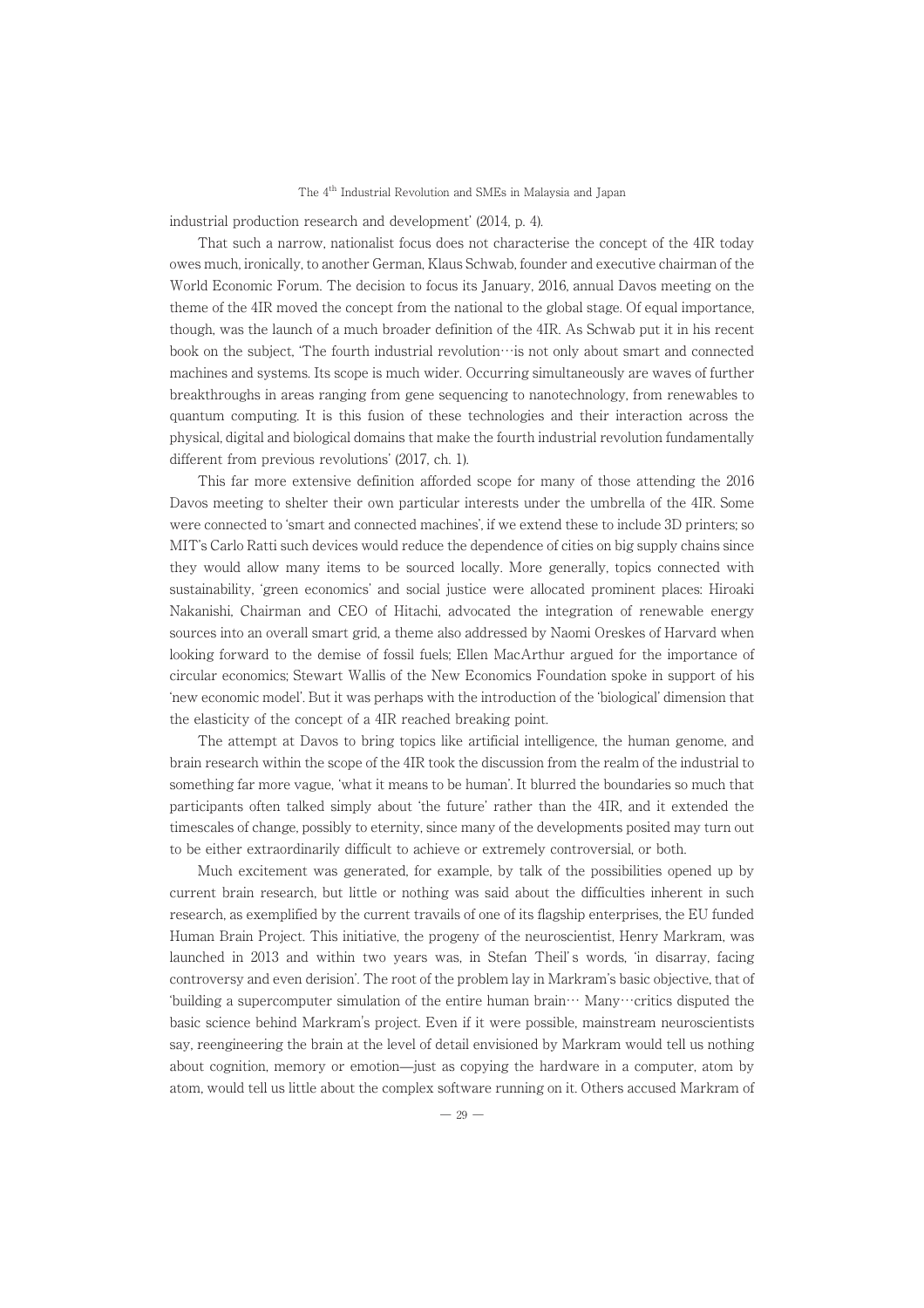exaggerating the HBP's potential breakthroughs' (Theil, 2015). Despite such reservations, the EU was still prepared to commit €1 billion to the project, for reasons that had less to do with science than politics. ʻMarkram's brain on a supercomputer̶and his promises of what it would science than pontics. Markrain's brain on a supercomputer—and ins promises or what it would<br>achieve for neuroscience, medicine, robotics and computer technology—was a good fit for a bureaucracy that believed a 10-year, top-down plan for "disruptive" innovation was possible... Because the flagship program was envisioned as a showcase project outside the usual science-funding process̶and because of the big budget that needed to be justified̶politicians, bureaucrats and even scientists had strong incentives to exaggerate its promises' (Theil, 2015).

aucrats and even scientists had strong incentives to exaggerate its promises (Then, 2015).<br>If the HBP is a cautionary tale about unrealistic objectives, then the Human Genome Project might have a similar use when discussing what happens if Big Science actually achieves its objects. As Patrick Heavey notes ʻA May 2016 scientific meeting proposed a next stage in Its objects. As I attick freavey notes A may 2010 scientific ineeting proposed a next stage in<br>DNA synthesis: the Human Genome Project 2, which aims to write synthetic human genomes. Originally called HGP2: The Human Genome Synthesis Project, its name was changed to the less evocative HGP-Write: Testing Large Synthetic Genomes in Cells. The aim is to write a ess evocauve rior write. Testing Large Symmetic Genomes in Cens. The aim is to write a<br>complete human genome within 10 years. If this succeeds, the next logical phase would seem to be the design of human genomes… Questioning the ethics of the project, another synbio pioneer, Drew Endy, asked: "Would it be OK, for example, to sequence and then synthesise Einstein's genome?" If it succeeds, and progresses to the design level, it seems plausible that it will genome: In a succeeus, and progresses to the design level, it seems plausible that it will<br>advance medicine significantly. But could it be used for other purposes, including eugenics?' (2017, p. 209).

In the end, events like Davos 2016 may tell us more about what some members of the global elite would like to see happening than about what will actually happen. On balance, then, it seems safer, for the present at least, to exclude such areas from any concept of the 4IR, and indeed to be very cautious in using the concept at all, given that there is no universally accepted have the very caused in using the concept at an, given that there is no universally accepted set of criteria available to test for the presence of an IR. Its existence can only be confirmed in hindsight.

Given all this, it might be wiser to focus attention on the world of In4.0, and on the impact of advances in technology more generally, since these are already affecting the world outside the divances in technology more generally, since these are already affecting the world outside the walls of the ʻsmart factory'.

In the case of universities, for example, technological developments already have far-ranging implications in terms of research agendas and collaborative programs with industry. Here, though, let us focus on teaching, and on the balance to be achieved between content and skills in the years ahead.

The WEF' s ʻFuture of Jobs Report' predicted that ʻOverall, social skills̶such as persuasion, emotional intelligence and teaching others—will be in higher demand across industries than narrow technical skills, such as programming or equipment operation and control. Content skills (which include ICT literacy and active learning), cognitive abilities (such as creativity and mathematical reasoning) and process skills (such as active listening and critical thinking) will be a growing part of the core skills requirements for many industries' (WEF, 2016a, pp. 22-23). How much of this will fall within the purview of universities is not made clear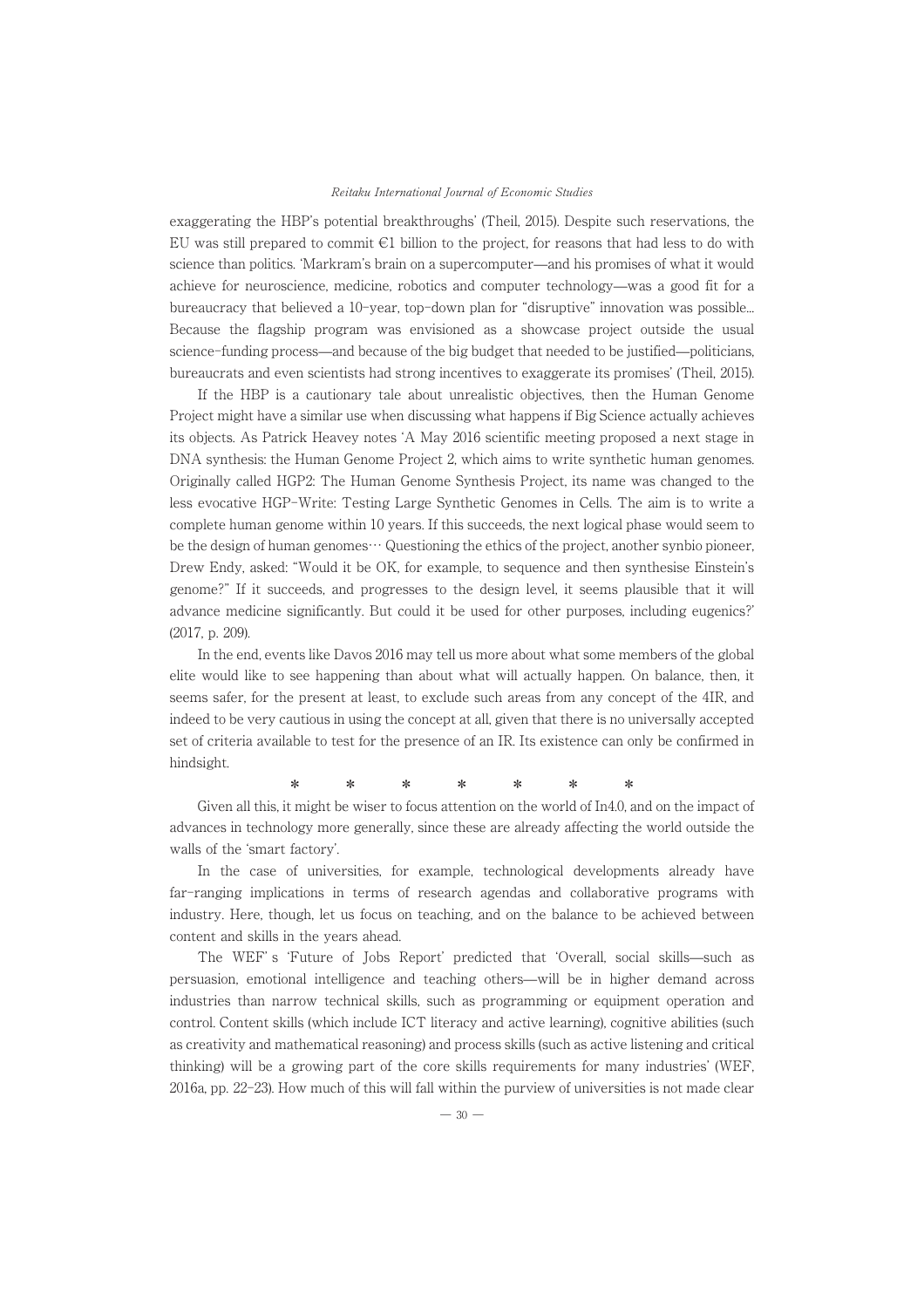by the report, but there are certainly changes in the offing for the tertiary sector, some by the report, but there a<br>incremental, others radical.

Incrementally, for example, the impact of technological innovation on the teaching of Business English will need to be addressed. Vocabulary is perhaps the most obvious area requiring attention, but the news terms that are being created by the 4IR will take their place in a developing Global English (or Globish) language that is widely used well beyond the borders of traditionally English speaking countries. Indeed, as Smithers and Gray note, because ʻa lingua franca like Globish is distinctly different from English as a native language, Globish will need to be learnt by native speakers as well as non-native speakers' (2017, p. 47). Moving beyond simple be rearm by narive speakers as wen as non-narive speakers (2011, p. 41), moving beyond simple<br>matters of vocabulary, since the concept of Business English as Lingua Franca (BELF) already places the language at the heart of global business activities, students are required to ʻlearn places the language at the heart of global business activities, students are required to learn<br>not only the key business terminology - but even more importantly, the related concepts, genres, and practices that are typically shared in the business discourse community and…[are] salient in a particular communicative situation…[enabling speakers] to use English as a tool to get the work done while simultaneously maintaining a good relationship with communication get the work done while simultaneously maintaining a good relationship with communication partners' (Kankaanranta, & Louhiala-Salminen, 2013, pp. 30-31).

When thinking about content as opposed to skills courses, the question of how the 4IR will when uninking about content as opposed to skill courses, the question of how the 4HX will<br>affect what is to be taught and how it is to be conveyed to students is the subject of considerable concern and sharp debate. In terms of the curriculum, widely divergent views were openly on display at a recent conference of university presidents in South Korea. Opinion was divided on the question of whether tertiary education would have to become more technical. Yeon-Cheon Oh, University of Ulsan president, for example, argued that ʻgiven the huge changes that will be brought by developments in artificial intelligence and automation, there was a need to provide software education to all students…However, Umran Inan, president of Turkey's Koç University…rejected the call for wholesale curriculum reform. "If we end up devising our curricula so [they're] now much more software based, then we will be doing a service to<br>curricula so [they're] now much more software based, then we will be doing a service to industry but not to higher learning and to the future of mankind, in my opinion," he said. Professor Inan warned that "when the next jobs are not predictable, even five years from now, the thing to do is not to accommodate but to step back and generalise"' (Morgan, 2017). The 4IR seems set to exacerbate the long-running skills versus content debate in terms of university<br>seems set to exacerbate the long-running skills versus content debate in terms of university curricula.

In terms of how institutional learning is to be structured in the 4IR, too, controversy reigns. In terms of now institutional learning is to be structured in the 4nx, too, controversy reigns.<br>Michael Peters, for example, argues that universities should embrace openness when confronting the question; 'What is the role of higher education in the digital age when<br>confronting the question; 'What is the role of higher education in the digital age when technological unemployment becomes the rule rather than the exception?' (2017, p. 6). Although he couches the question in rather pessimistic terms, Peters does see opportunities for the tertiary sector, particularly in the form of the provision of Massive Online Open Courses. ʻThe MOOCs revolution promises to open up school-level and higher education by providing accessible, flexible, affordable courses, using a range of platforms. Fast-track completion of accessible, hexible, anotuable courses, using a range or planorius. Fast track completion or<br>university courses for free or low cost has the potential to change course delivery, quality assurance and accreditation, credentialing, tuition fee structures and academic labour.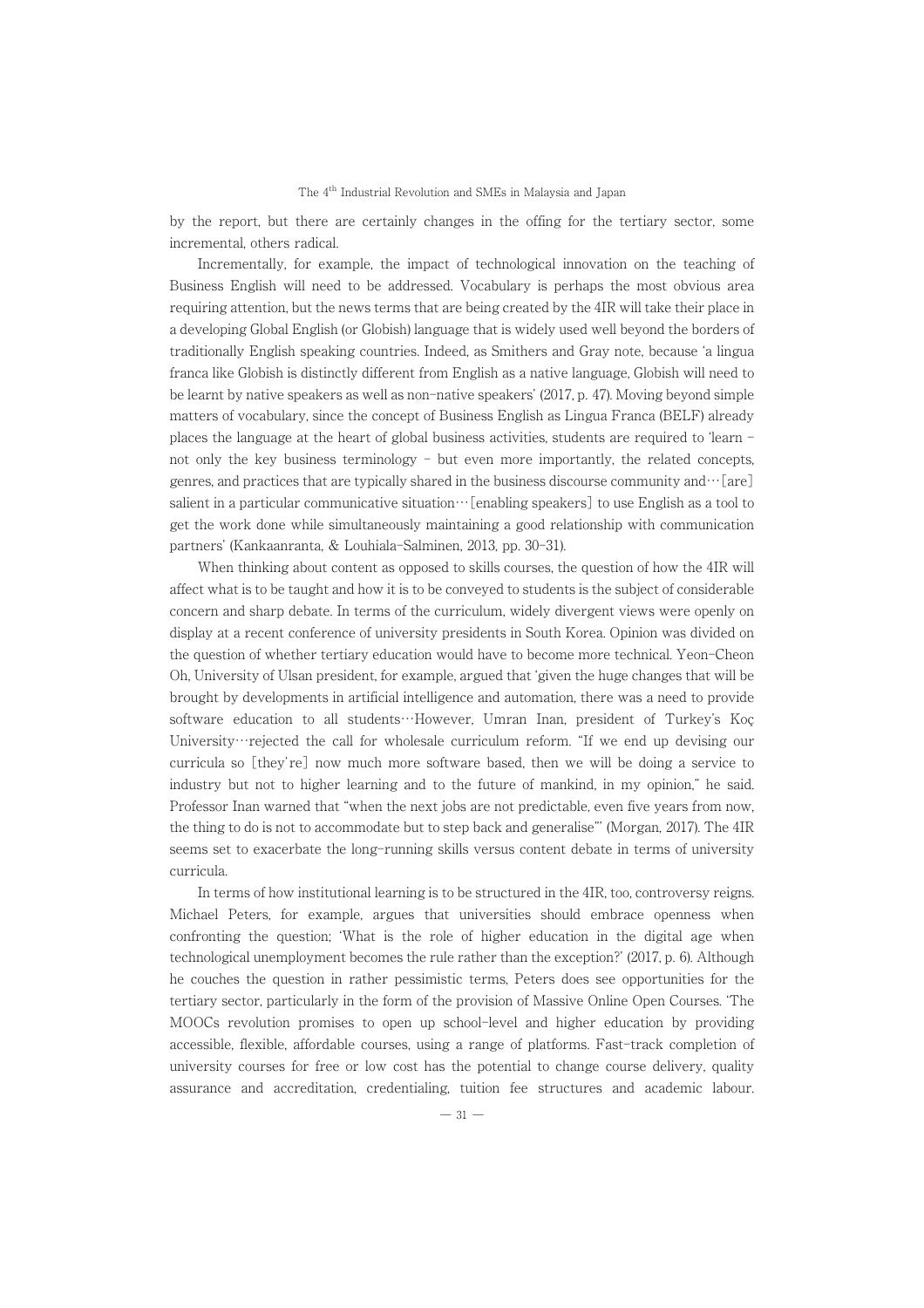Educational institutions need to learn from these initiatives' new business, financial and revenue models to meet the needs of learners in an open marketplace. Open education brings opportunities for innovation and exploration of new learning models and practices' (Peters, оррот tunnues<br>2017, pp. 4–5).

A brave new world, certainly, but what business model does it imply? How are the providers of ʻfree or low cost' courses to survive financially given current funding arrangements? For when we are all studying quantum entanglements with Professor Leonard Susskind at Stanford, as is already possible via Youtube, what is the role for departments of physics at institutions who do not employ those with his expertise and do not have the endowments that allow them to make such expertise available to the general public without cost? How does meeting ʻthe needs of learners in an open marketplace' not end in oligopoly and plutocracy as far as most universities are concerned? Such questions broke surface in 2013 when San Jose State University, on cost grounds, recently opted to use materials from an online when san jose state University, on cost grounds, recently opted to use materials from an online<br>course by Harvard professor Michael Sandel in its own teaching. San Jose philosophy faculty vehemently protested that this would ʻcompromise the quality of education, stifle diverse venemently protested that this would compromise the quanty or education, since diverse<br>viewpoints and lead to the dismantling of public universities… Most faculty objections arise out of concerns about how online courses impinge on the professor-student relationship ̶ and how they may lead to the privatization of public universities, and the loss of faculty jobs' (Lewin, 2013). Certainly technology will provide fresh opportunities for educators, and indeed they are zolo), certainly technology will provide fresh opportunities for educators, and maeed they are<br>already being exploited by newcomers like the Khan Academy, the Floating University and at eauf being exploited by newcomers like the Khan Academy, the Ploating University and<br>their imitators, but current developments seem quite as likely to demand new skills sets and ways of working for employees in many traditional universities as they will for those into ways of working for employees in many traditional universities as they will for those into<br>traditional factories, if they are to survive. MOOCs and the manner of their reception are, in certain ways, the In4.0 in microcosm for universities.

Outside the groves of academe, a prediction from the 2016 WEF ʻFuture of Jobs Report' that has been very widely quoted is the net loss of 5 billion jobs worldwide by 2020 as a result of the 4IR that it believes is unfolding. Such projections are clearly dependent on the rate of adoption of new technologies, and other estimates of their negative impact have been<br>adoption of new technologies, and other estimates of their negative impact have been adoption of hew technologies, and other estimates of their negative impact have been<br>considerably lower, and here one must be careful not to ignore the barriers that still remain to the diffusion of In4.0 practices. At whatever level job losses occur, though, one can be reasonably confident about the identity of at least some of the likely losers: those currently in low-skilled factory jobs who will no longer be required as a result of ongoing automation, and women, who are more likely than men to be found in the ʻOffice and administrative' jobs family. Within companies, IT departments may wither if the platformization resulting from the spread of companies, it departments may written in the platformization resulting<br>cloud-based services proceeds apace for reasons of convenience and cost.

More problematically, there is the question of which countries will gain, and which will lose most from In4.0 changes, particularly those that eliminate low-skilled factory work. In part this most nom may changes, particularly those that emiliate low skilled lactory work. In part this<br>will de decided by which of them are most successful in taking advantage of the employment win de decided by which of them are most successide in taking advantage of the employment<br>creating opportunities offered by In4.0. Concerns have already been expressed about the ability of South American countries, for example, to compete in the new dispensation. ʻFor a region living with entrenched structural problems affecting everything from education to infrastruc-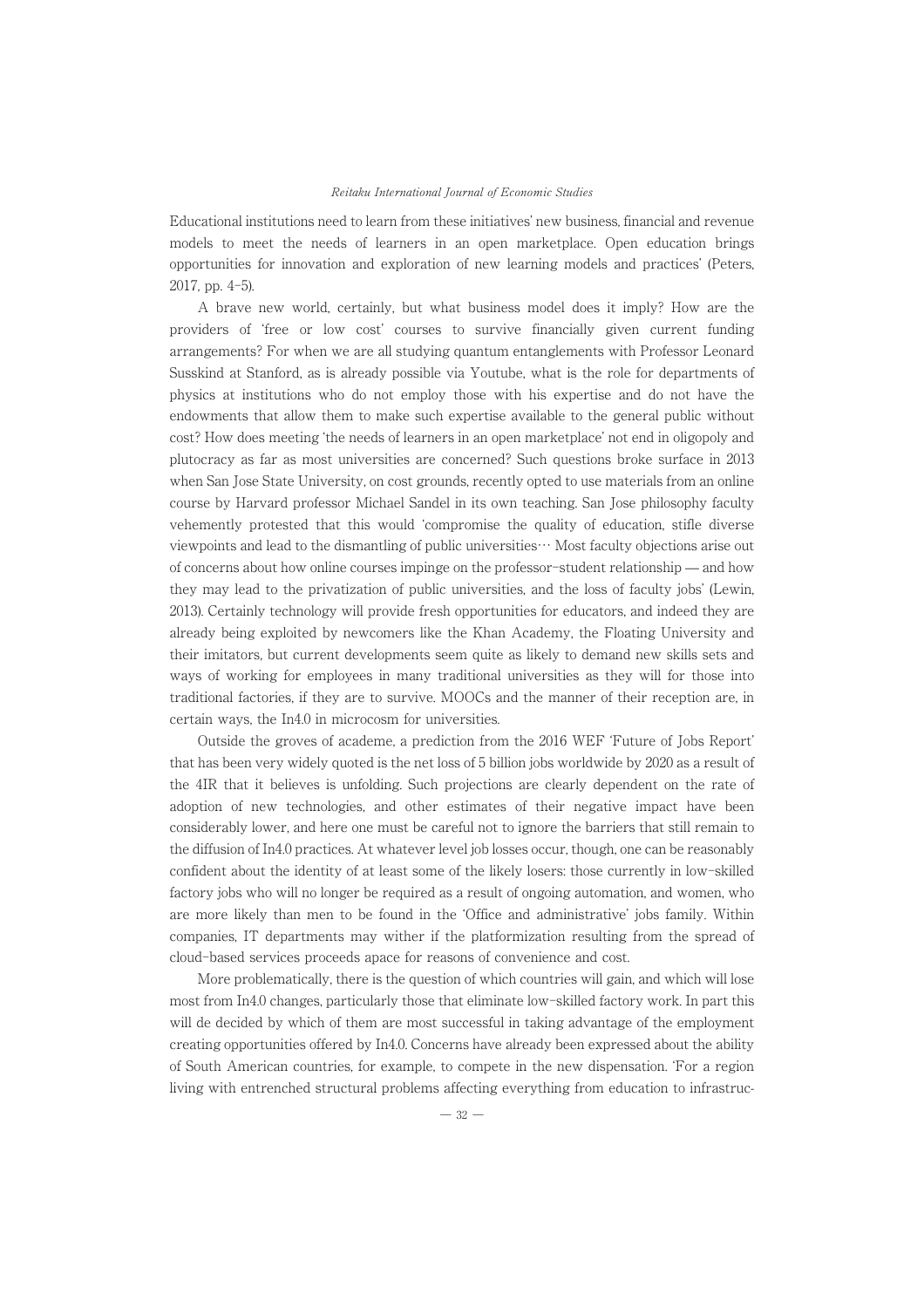ture and international competitiveness to public administration, the Fourth Industrial Revolution looks frightening. The Third Industrial Revolution (electronics, IT, automated production) has yet to reach several parts of Latin America, which itself is a sign of the massive challenges facing the region' (Andreoli, 2016). Similar sentiments have been expressed in respect of South Africa. ʻThe apprehension over human jobs being replaced with cobots, a robot intended to physically interact with humans in a shared workspace, is palpable. Skills instability is expected to impact all industries. There are fears that the poor and non-skilled would be plunged into even deeper deprivation with the rise of the digital era. The country has one of the plunged into even deeper deprivation with the rise of the digital era. The country has one of the most militant working classes in the world and the labour unions as members of the tripartite alliance, mitigate that South Africa needs to invest in human capital rather than technology' amance, murgate tn<br>(Balkaran, n.d., p. 1).

Some have welcomed the utopian prospect of a jobless world awash in material products, some nave welcomed the dioplan prospect of a jobiess world awash in material products,<br>and the concept of a universal basic income has gained some traction. How this enforced leisure and the concept of a universal basic income has gained some traction, frow this emorced leisure<br>would be used in practice is unknown though, and eliminating the discipline of work from human existence is a risky endeavor at best. The prospect is, though, some way off, and there are more immediate concerns about a world in which some, but by no means all, jobs are under are more immediate concerns about a world in which some, but by no mean<br>threat. How will this affect the SME sector in particular?

|  |  |  | $*$ * * * * * * * |  |
|--|--|--|-------------------|--|
|  |  |  |                   |  |

There are a number of reasons, our complete ignorance of the future aside, that explain why it is difficult to assess how, and how far, future technological developments will pose a why it is unificant to assess now, and now far, future technological developments will pose a<br>threat to SMEs. They constitute, in the first place, a very diverse sector in terms of occupation as well as size. Furthermore, even if we restrict ourselves to the world of manufacturing and the as wen as size. Ful thermore, even if we restrict ourserves to the world or manufacturing and the<br>term In4.0, we quickly find that it has no sharp-edged definition. In a 2015 study, Hermann, Pentek and Otto noted the following anecdote: ʻ"Even though Industrie 4.0 is one of the most frequently discussed topics these days, I could not explain to my son what it really means", a production site manager with automotive manufacturer Audi puts it', and they go on to production site manager with automotive manufacturer Adult puts it, and they go on to<br>acknowledge that 'As the term itself is also unclear, companies are struggling when it comes to identifying and implementing Industrie 4. 0 scenarios' (2015, p. 4). Having listed what they regard as its major components - Cyber-Physical Systems (CPS), the Internet of Things (IoT), regard as its major components - Cyber-Physical Systems (CPS), the Internet of Things (IoT), the Internet of Services (IoS) and the Smart Factory – they feel able to proceed to offer their own definition. The interfact that is a collective term for technologies and concepts of value chain organization. Within the modular structured Smart Factories of Industrie 4. 0, CPS monitor physical processes, create a virtual copy of the physical world and make decentralized decisions. physical processes, create a virtual copy of the physical world and make decentralized decisions.<br>Over the IoT, CPS communicate and cooperate with each other and humans in real time. Via the IoS, both internal and cross-organizational services are offered and utilized by participants of the value chain' (2016, p. 11).

Hermann, Pentek and Otto accept that there are limitations to their ability to predict the course that In4.0 will follow. This is in part simply a reflection of the essential unknowability of the future; as they note ʻEven the key promoters of the idea, the "Industrie 4.0 Working Group" and the "Plattform Industrie 4.0", only describe the vision, the basic technologies the idea aims and the Trattion in multiple 4.0, only describe the vision, the basic technologies the idea aims<br>at, and selected scenarios', which is of limited help when, citing Drath, they agree that 'for the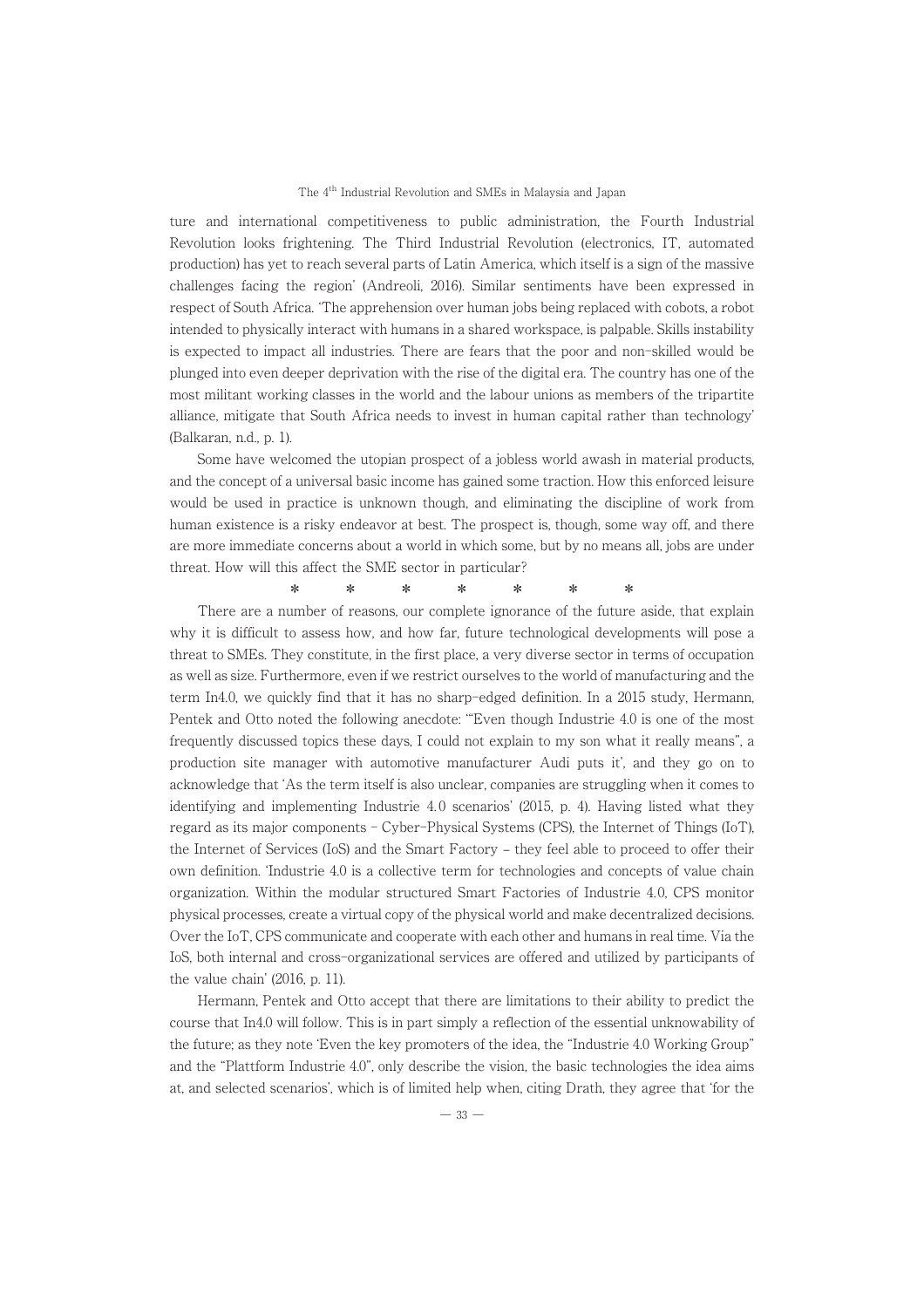first time an industrial revolution is predicted a-priori, not observed ex-post' (2016, p. 3). Almada-Lobo believes the shape of the future, while still foggy, can at least be discerned in outline, and that ʻManufacturers can begin now to define their target manufacturing model and then plan a transformation roadmap. Despite the significant hype around the topic, nobody knows what the exact consequences are for manufacturing operations or when will these happen, although there's a clear notion that the later-movers will most likely be forced out of the market' (2015, p. 17). Even here, though, we should add that all the factors considered above are ʻknown unknowns', as opposed to the ʻunknown unknowns' that can distort the realization of are known unknowns, as op<br>even the clearest of visions.

Further complications appear when we move beyond the epicenter of In4.0 in Germany to try to take in the global picture. Here, since a pattern of winners and losers at national and regional level seems inevitable, there has been a rush among governments to replicate and improve upon the German model, as well as a plethora of private initiatives.

SUNY's Kemper Lewis (2017) has outlined the response at federal level in the U.S. ʻIn 2011, the president's Council of Advisors on Science and Technology sensed the U.S. risked economic, social and political security if it was not at the forefront and recommended the government social and political security in it was not at the foremolic and recommended the government<br>create a series of public-private partnerships to support advanced manufacturing initiatives. Known today as "Manufacturing USA," these initiatives created a number of national institutes each with a particular emphasis including 3D printing, digital manufacturing and flexible each with a particular emphasis including 3D printing, uightar manufacturing and nexibie<br>electronics. By bringing together industry, academia and government, these partnerships began the process of training the workforce for new and emerging careers, facilitating the transfer of the process of training the workforce for new and efference and externs, racintating the transfer of technology from the lab to the market, and increasing our nation's overall competitiveness.' Individual states and cities have also taken initiatives. In December 2014, John Cranley, as Mayor, proclaimed ʻCincinnati to be the Industry 4.0 Demonstration City', based largely on the presence of the Center for Intelligent Maintenance Systems at the University of Cincinnati. Nor presence of the center for intemgent maintenance systems at the University of Unicliniati, Nor<br>have American companies been slow off the mark. As Drath and Horch (2014) note, within a year of the launch of In4.0 in Germany, 'similar ideas have been brought up under the name Industrial Internet by General Electric. The technical basis is very similar to Industrie 4.0, but Industrial interior by General Electric. The technical basis is very similar to mudstrie 4.0, but<br>the application is broader than industrial production and also includes, e.g., smart electrical grids.

Yet amid all the enthusiasm excited by talk of In4.0, some dissenting voices can still be heard. Mikael Gidlund, a professor of Computer Engineering at Mid Sweden University and an expert on wireless communication, is one such. In a presentation entitled ʻMyths, truth, and expert on wireless communication, is one such, in a presentation entitied wiyths, truth, and<br>challenges in industrial 4.0 and wireless automation', given at the 2016 Johannesburg Summit on ʻThe Future of Wireless 2020 and Beyond', he made the general point that industrial automation is a very conservative sector which usually devotes considerable time to testing new initiatives before adopting them. He went on to argue that In4.0 is an evolutionary rather than a revolution process, and that some of it is a largely a matter of updated terminology; Cyber-Physical process, and that some of it is a fargely a matter or updated terminology, Cyber 1 hysical<br>Systems, for example, can be viewed as simply another term for Distributed Systems, a concept systems, to example, can be viewed as simply another term for Distributed Systems, a concept<br>which has been around since the 1990s. Much of the technology that In4.0 involves, such as which has been around since the 1990s, much of the technology that his o involves, such as<br>digitalization, has in fact, Gidlund says, been around for a number of years and has already been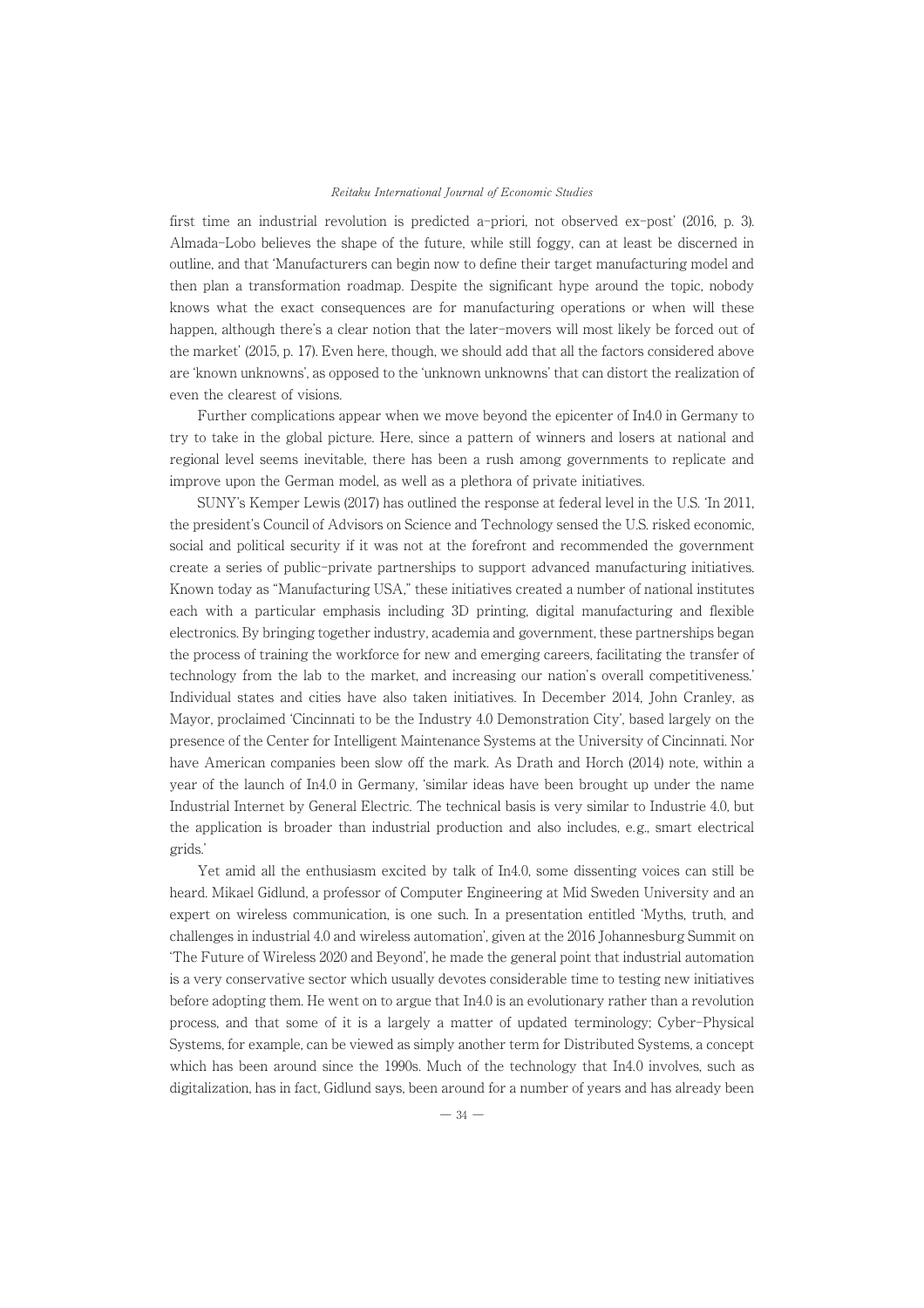incorporated by industry; with Big Data too, he cites the example of Dow Chemicals, which has more than twice as many transactions per day per plant than Facebook. So rather than adopting<br>more than twice as many transactions per day per plant than Facebook. So rather than adopting wholly new technologies, In4.0 will in fact, according to Gidlund, essentially involve coming up whony new technologies, in 4.0 will in fact, according to Gidiana, essentially involve coming up<br>with new business models, and also creating the skilled workforce, especially in computer with hew business models, and also creating the skined workforce, especially in computer<br>science, necessary to run a smart factory. He also believes that there are very considerable science, necessary to fun a smart factory. He also beneves that there are very considerable<br>technical challenges to be overcome in attempting to make the vision of In4.0 a reality. These include relatively simple problems, like those involving the standardization and longevity of batteries, the temperature control needed to ensure the functioning of the IoT in factories, and the ensuring of the security of wireless communication within a plant. Others relate to the increasing complexity of automated production systems, much of which has to be hidden from the end user (Gidlund, 2016). Even more widely, issues of safety and security are extremely ine end user (oldinata, 2010). Even more which, issues or safety and security are extremely<br>important to customers looking to buy automated systems; incidents like that at the VW plant nifiportant to customers looking to buy automated systems, incluents like that at the v w plant<br>near Kassel in Germany in 2015, when a young factory technician was crushed to death by a robot, only tend to heighten concerns in this area.

Granted that In4.0 will come on stream more slowly than its proponents may wish, we still have to ask the question; in what areas are SMEs likely to have to adapt? Wahl has surveyed the mave to ask the question, in what areas are sivilis intery to have to adapt: want has surveyed the<br>work of other scholars to compile the following, rather formidable, list. Future threats and or opportunities are related to the output (personalized, local production and mass customization), process (networked manufacturing and cluster dynamics, end-to-end digital engineering, top floor-shop floor integration, real-time and value-added networks), business models (fragmentation of the value chain, integrated service offerings, creation and development of emotional products and services, modular architecture and customer co-creation), competition (converging frontiers), globalization (light footprint, low-cost and frugal innovation), skills (interdisciplinary thinking is key, higher degree of complexity)' (2015, p. 244).

Fears have been expressed, even in Germany, that the weight of this burden will prove too much for SMEs, and that the future will belong to much larger business entities that have the resources to cope with the demands of this new world. Lutz Sommer of Albstadt-Sigmaringen University in Germany poses the key questions on this topic; ʻWill Industry 4.0 have an impact on Germany's business structure? Will there be winners or losers depending on companies' size? Will the already existing gap between large and small businesses increase and, size: will the already existing gap between large and sinall businesses increase and,<br>accordingly, will it be a revolution of large enterprises at the expense of small enterprises?' (2015, p. 1513). Not all of the answers being provided are reassuring. Sommer cites the opinion of key by p. 1919). Ivot an or the answers being provided are reassuring, sommer cites the opinion or<br>two German researchers in an article in *Manager Magazin* in February 2015 to the effect that " two derman researchers in an article in *manager magazin* in February 2015 to the enect that<br>The backbone of German economy, SMEs, is sagging. In the meantime US champions, the Microsofts, Amazons and Googles of this world, enter the business with all their cleverness and acquisitiveness. With regard to making business with the consumer 4.0 they are already acquisitiveness. With regard to making business with the consumer 4.0 they are afready<br>uncatchable and far ahead"…Only large enterprises like Bosch, Siemens or SAP could be capable of taking up the challenge successfully whereas…this doesn't apply to SMEs: "SMEs know that something has to be done, but they don't know how and where to start" (Sommer, 2015, pp. 1515-1516).

Sommer himself is somewhat less pessimistic. After examining a set of surveys conducted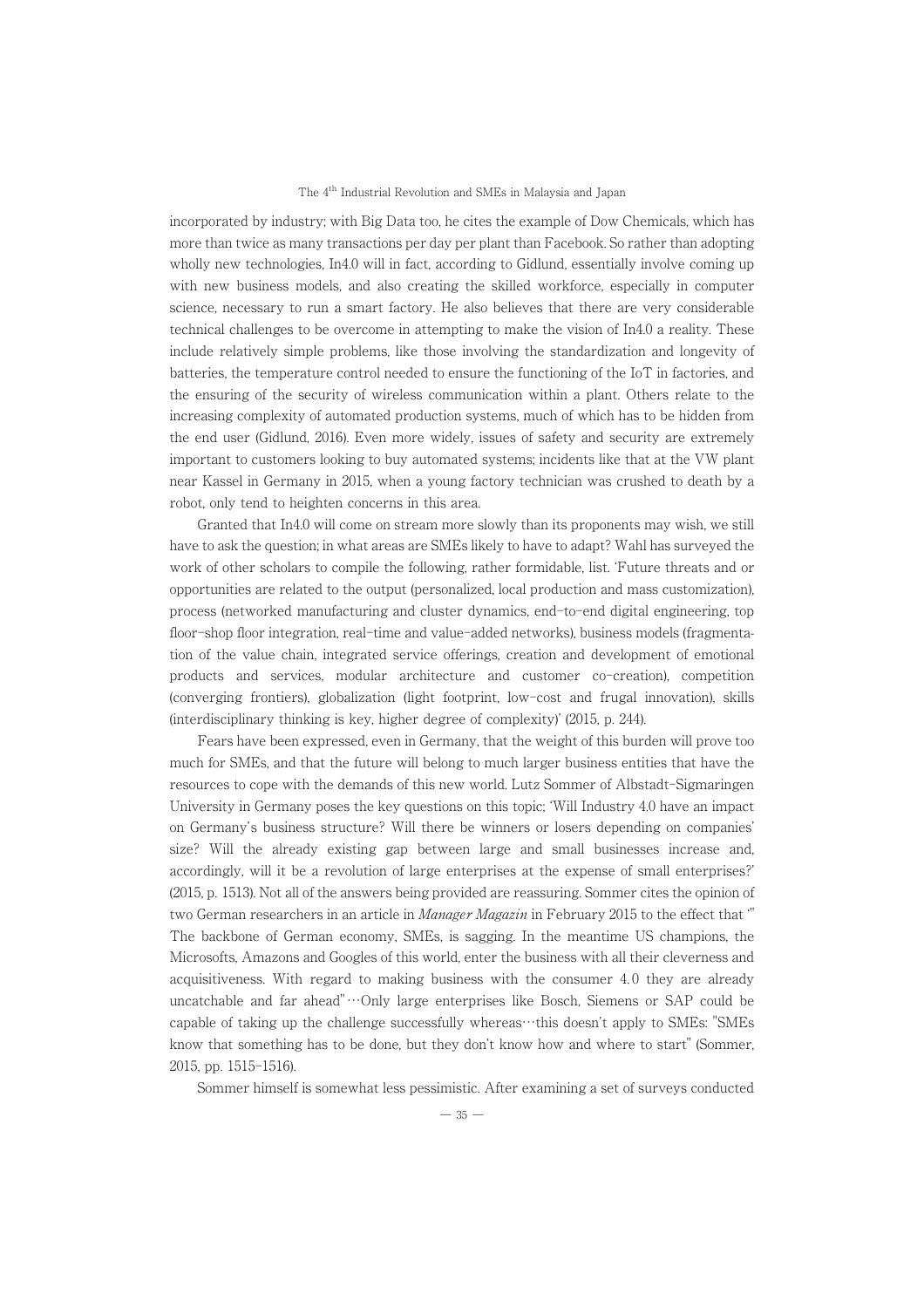on the subject, he concludes that 'enterprises – depending on their size – feel more or less on the subject, he concludes that enterprises – depending on their size – leef more of less<br>well-prepared for Industry 4.0. Large enterprises tend to feel better prepared than small enterprises. In other words, SMEs still show deficits compared to large enterprises. Implications for the practical implementation are amongst other things that enterprises are indeed willing to face digitization/Industry 4.0, but that risks/obstacles reduce their readiness or slow down the process. Furthermore, the enterprise size plays an important role' (2015, p. 1528).

ess. Furthermore, the enterprise size plays an important role (2015, p. 1526).<br>How are Malaysia and Japan faring in this respect? More particularly, how actively and how successfully are their governments acting to address the potential problems?

Any assessment of the policy responses in these two countries will need to take account of the general developments promoted by their governments as well as those that are specific to the SME sector.

IT infrastructure is one key general area where effective action certainly has been taken. According to the WEF's Global Information Technology Report 2016, both governments are having success in this sphere. With respect to its findings in terms of the Networked Readiness Index, it observed of Malaysia (which was in 31st place on the index globally) that its ʻstrong performance continues to be supported by a government that is fully committed to the digital agenda and that is seen to be ahead of its peers in terms of adopting the latest technologies. With agenua and that is seen to be anead or its peers in terms or adopting the ratest technologies. With<br>approximately two-thirds of the population online, individual usage is growing further (47th, up approximately two timus of the population of the mulvidual usage is growing fultiler (47 th, up<br>10 spots); in particular, the uptake of mobile broadband has taken off and reached almost 60 percent. An agile business sector (26th for business usage) is using ICTs to its advantage, interacting with consumers online and re-optimizing business models and organizational structures, thereby contributing to the overall strong performance' (WEF, 2016b, pp. 27-28).

In the state of contributing to the overall strong performance (w.g. corol), pp. 21–26).<br>Japan also fared well in this survey. Placing the country in 10<sup>th</sup> place on the list globally, the Report noted that ʻThe business and innovation environment is improving visibly with progress in the perceived availability of venture capital, the quality of management schools, and In the perceived availability of venture capital, the quality of management schools, and<br>government procurement of advanced technologies; this is the continuation of a strong positive trend, moving the country from 40th place in 2014 to 33rd in 2016 in this particular pillar. Japan also keeps building out its infrastructure, in particular international Internet bandwidth and the number of secure servers' (WEF, 2016b, p. 25). In another, less granular report by Fujitsu, Japan was one of 15 countries surveyed, for which group the aggregate findings were that ʻ89% of was one of 15 countries surveyed, for which group the aggregate midings were that 63% of<br>business leaders responded that their organizations are undertaking digital transformation initiatives. 34% of these initiatives had already delivered positive outcomes, contributing to business growth' (Fujitsu, 2017). No information specific to Japan could be gleaned from this report, and one suspects that the SME sector was not especially well represented among the 309 Japanese companies that provided responses to Fujitsu. According to the company website, though, Fujitsu itself certainly recognised the need for larger companies to work with the SME sector some time ago; its Local Network System, for example, ʻwas formed by small- and medium-sized transport carriers in 1991 to make distribution more efficient and improve service. Today, it has 1,650 members nationwide and is the largest such federation in Japan. It books requests for trucks and cargo, arranging return-trip cargo and efficient partial-load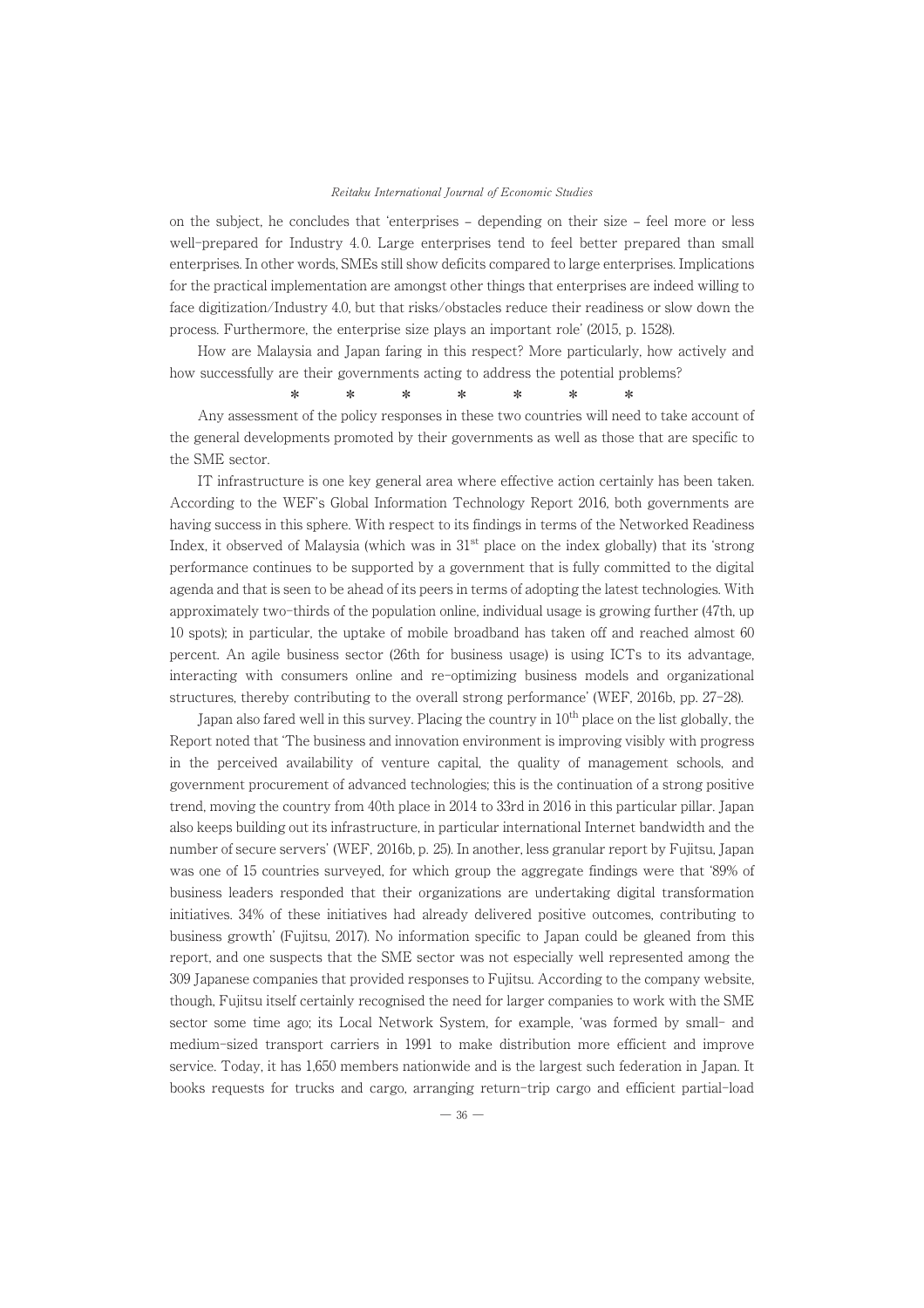dispatching for no-loss freight. It matches cargo information and available-space information, and can execute contracts and settle transactions in real time, all part of the ongoing effort to make freight transport more efficient...[and] has been implemented as a private cloud so that carriers can get up and running with it quickly and with no interruption to their operations' (Fujitsu, n.d.).

This kind of development is by no means uniform across the Japanese IT sector, though. A recent survey by Iwamoto and Hatano concluded that ʻIn Japan, it is rare to find complete IoT systems introduced in the production process of SMEs. The simple reason is that SME systems introduced in the production process or SMES. The simple reason is that SME<br>managers do not understand IoT' (2017). Similar concerns have been voiced with respect to Japan's businesses generally. As Yamaguchi notes with respect to the broad development of IoT, ʻIn the U.S. a group named the Industrial Internet Consortium (IIC) was organized in 2014 by such companies as GE, AT&T, IBM, Cisco Systems, Intel and others to set a standard on the Io such companies as  $G_E$ ,  $A_I \propto I$ , i.e., i.e., or systems, inter and others to set a standard on the IIC is local for the industrie 4.0 is being led by manufacturing industries while the IIC is promoted mainly by IT companies in the U.S. which have a high global share for their services. If the standardization and normalization of the IoT is to be promoted by the leadership of the U. S. companies, companies in Japan and Europe could lag behind the U.S. counterparts. Therefore, they will need to take part in the work of standardization and normalization from the early stage of its development (2016, p. 2).

A recent Microsoft Asia Digital Transformation Survey seemed to provide a similarly positive general picture in respect of Malaysia. Its finding led to media reports that ʻBusiness leaders in Malaysia are showing urgency in embracing the 4th Industrial Revolution, where 80% of them believe that they need to transform to a digital business to enable future growth.' However, awareness and action are not the same thing, and so ʻEven as majority of business leaders are aware of the urgent need to transform digitally to address the changing business climate, the study found that the transformation journey for most organisations in Malaysia is still at its infancy. While only 34% of business leaders have a full digital transformation strategy stin at its imality. While only 5470 of business leaders have a fun digital transformation strategy<br>and less than half (47%) are in progress with specific digital transformation initiatives for selected parts of their business, 19% still have very limited or no strategy in place' (Digital New Asia, 2017). Once again, this survey is not broken down by business size, and it would not be a surprise if SMEs were overrepresented among the 19%, if indeed they had taken part in the surprise ir si<br>survey at all.

That this is the case seems apparent from the evidence collected by Bahrin, Othman, Azli and Talib who conclude that ʻDespite the long involvement of automation and robotic in manufacturing, the idea of Industry 4.0 in Malaysia is mostly influenced by foreign companies such as KUKA and ABB. Very large manufacturing companies and multinational groups already consider this topic as very important. Small and medium enterprises (SME) do not yet appear to consider industry 4.0 to be of great relevance to them, although these companies are appear to consider industry 4.0 to be of great relevance to them, although these companies are appear to consider mudstry 4.0 to be or great relevance to them, although these companies are most likely to be the big winners from the shift. SME companies are often able to implement the digital transformation more rapidly because they can develop and implement new IT structure from scratch more easily' (2016, p. 141). Yet some of this potential is not being exploited because companies do not always avail themselves of the help on offer. As Musa and Chinniah note in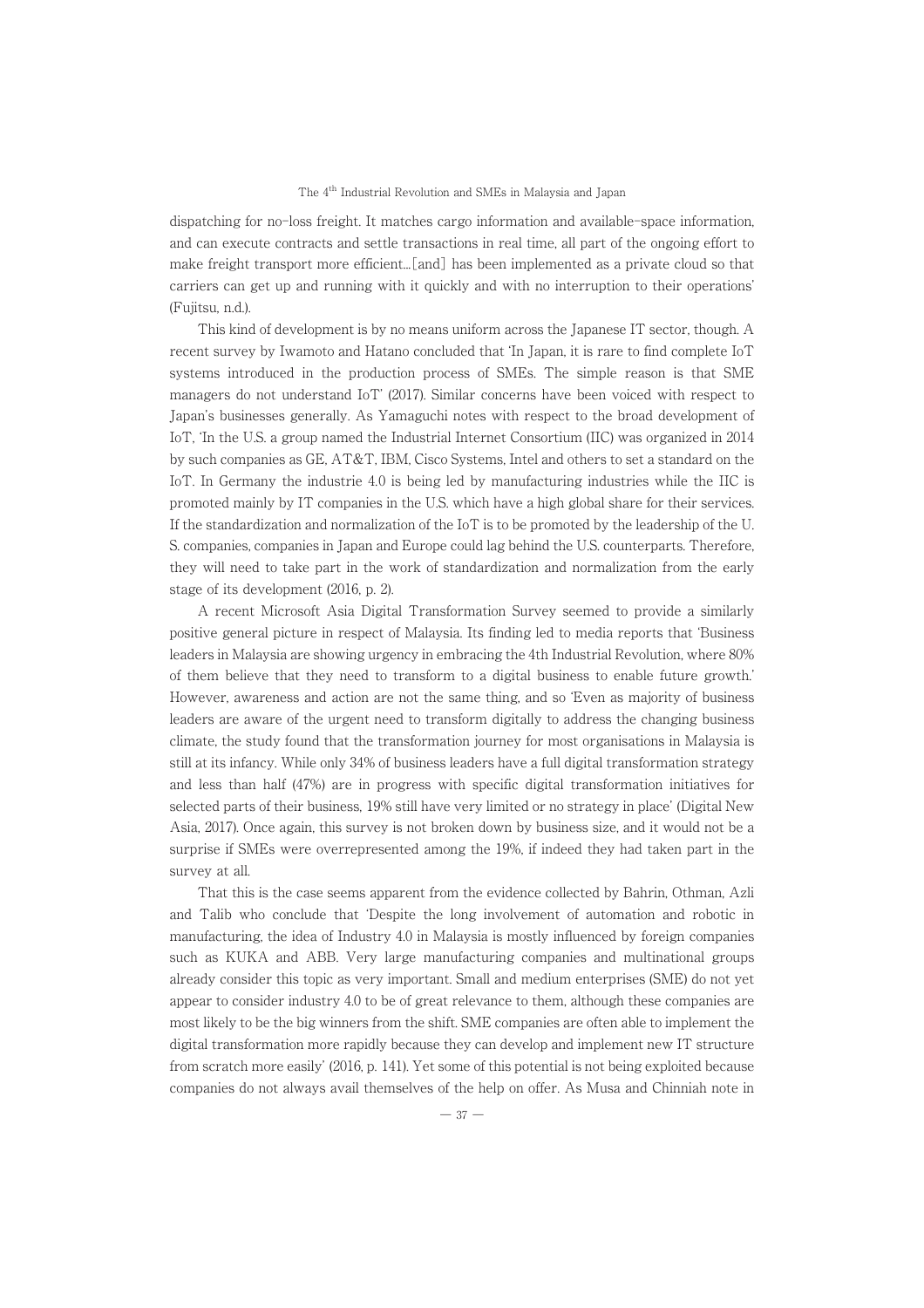their study of the development of ʻgreen SMEs' in Malaysia, ʻSMEs are often constrained by many problems such as the lack of skilled workers and technical know-how, little or no innovations through research and development (R & D), limited economic of scale, and difficulty innovations through research and development ( $\alpha \alpha D$ ), innited economic or scale, and difficulty<br>in shaking off traditional methods of operation. Many SMEs place insufficient attention to upgrading the skill and knowledge of their workforce, or are reluctant to take advantage of training programmers' sponsored by the government' (2015, p. 259).

Ing programmers sponsored by the government (2015, p. 255).<br>The tasks facing governments in preparing the SME sector for In4.0 in both Malaysia and Japan are therefore considerable. In Japan, managing change in this sector is the primary responsibility of SME Support, Japan, whose website describes its mission as follows; ʻSME Support, JAPAN plays a central role in comprehensively implementing Japan's SME policies, operating within the competence of Ministry of Economy, Trade and Industry (METI) of Japan. We provide various support measures to promote growth for 3.8 million Japanese SMEs that we provide various support measures to promote growth for 5.6 million japanese siviles that<br>account for 99.7% of total companies in the country. Our extensive and practical support is tailored to meet individual SME needs, implemented by collaborating with municipalities, government agencies, financial & research institutions, and other support organizations'. In Malaysia, the equivalent organisation, SMECorp Malaysia, notes on its website that it has an waaaysia, the equivalent organisation, SiviECorp Malaysia, hotes on its website that it has all<br>SME Masterplan under which there are 6 High Impact Programs whose objectives include offering assistance to SMEs in terms of market access, human capital development and financing; in the last of these areas, it aims, for example to establish investment companies to inject capital into potential SMEs in the form of debt, equity or a hybrid of both.

But it would be a mistake to think that the only problems that SMEs will face in the future are technological ones. There are some even more basic flaws like financial mismanagement that still need to be addressed. In the case of Malysia, Rahman, Yaacob and Radzi have drawn attention to the work of other scholars who have shown that ʻDespite having various government assistance and programs targeting the new entry SMEs, the failure rate is getting higher…The main reason for SME closure is due to the fact that SME owners are not aware of the business challenges, especially in terms of financial and management skills…The funds the business challenges, especially in terms of financial and management skills…The funds provided by the government or any other sources are used without proper records and future plans' (2016, p. 124).

s (2010, p. 124).<br>Going beyond that, there are issues that might more properly be called social and even ethical, some of which are becoming increasingly obvious in Japan. As Kamei and Dana noted some five years ago, ʻAs the Japanese population ages, an annual 70,000 small businesses cease operations because the director cannot find a successor' (2012, p. 61). While the government instituted reforms in 2008 to facilitate SME succession and reformed the taxation system to try to help with this problem, it appears that success here was not complete. Very significant human factors were left largely untouched according to Kamei and Dana, since ʻin the transmission between father and his son, the human risks (the personality, the competence, the comparison between rather and his son, the human risks (the personality, the competence, the<br>comparison with the founding father, the relation with the customers and the employees attached to him, etc.) are as important as the material and financial risks', meaning that ʻThe attached to film, etc.) are as important as the material and miancial risks, meaning that The<br>biggest concern on SME succession is how we can support to manage these human factors which are not still resolved even with the policies of Law Concerning Smooth Business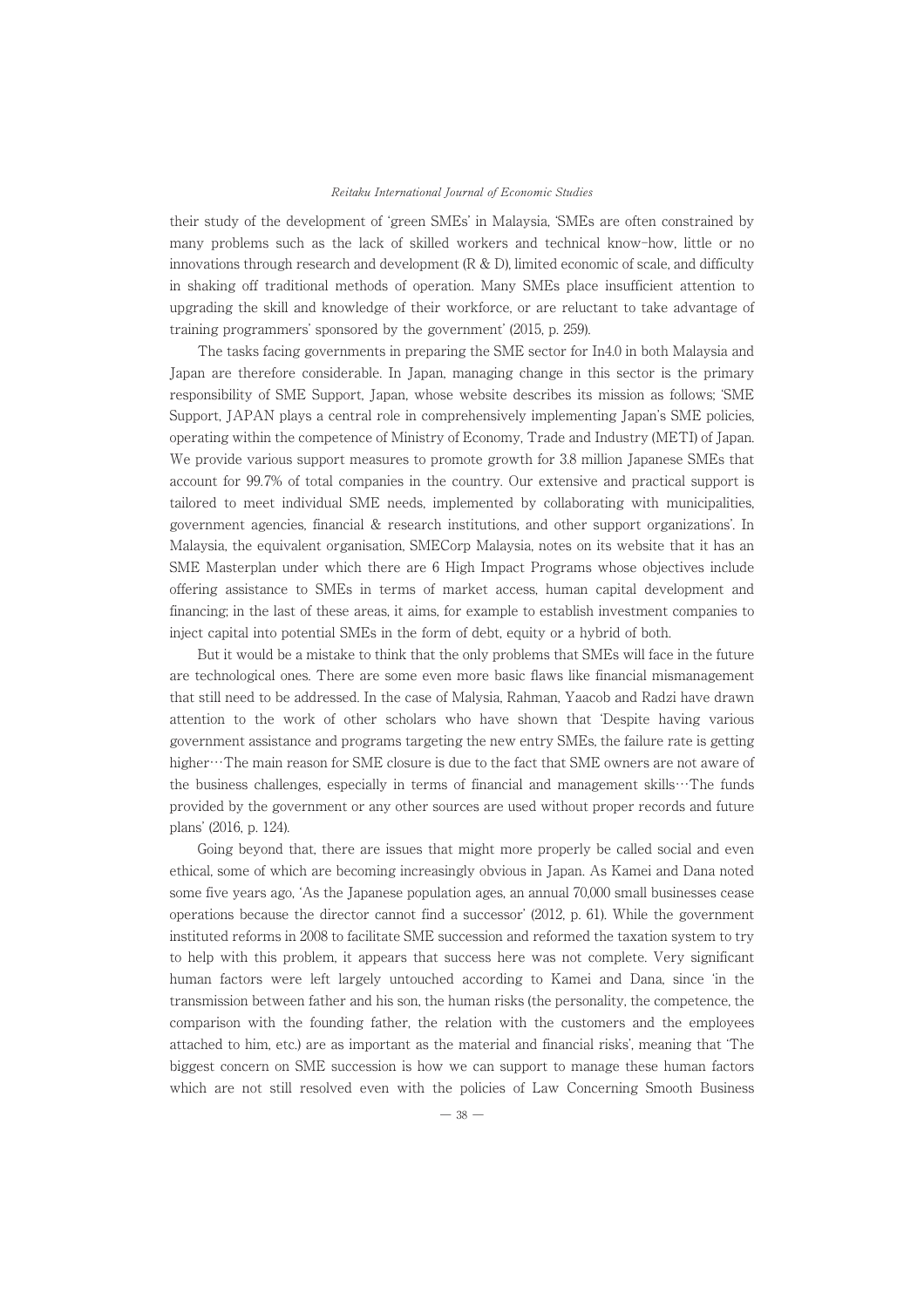Succession at SMEs and of a drastic reform on inheritance tax' (2012, p. 69).

Ession at Swifes and or a drastic reform on inheritance tax (2012, p. 09).<br>Here we enter the territory of human relationships, which are profoundly important to the functioning and longevity of SMEs. There are social and ethical problems that remain to be addressed, and they are just as important as the economic challenges that face the SME sector, not least because of the potential that SMEs have for making a unique social and ethical<br>not least because of the potential that SMEs have for making a unique social and ethical contribution to the nations in which they are located. It is not obvious that governments are best placed to deal with these issues, which opens up a realm of activity for others, including placed to deal with these issues, which opens up a realm of activity for others, including universities.

Much has been written about the economic significance of SMEs as sources of innovation and entrepreneurship, in addition to their aggregate importance as employers and contributors and entrepreneursmp, in addition to their aggregate importance as employers and contributors<br>to GDP. Rather less attention has been given to their social and ethical significance, but recently some interesting avenues for exploration have been opened up.

In terms of the ethical dimension of SMEs, research is accumulating on the extent and the In terms of the ethical differences of SME's have been adopting the principles and practices of Corporate Social Responsibility. As Morsing and Perrini argue, there is a ʻtemptation in a mediatized world to focus predominantly on a few large megabrands' CSR engagements…[but] it also matters a lot for the global economy to what extent small businesses decide to engage in CSR activities' (2009, p. 1). A recent literature review by Kechiche and Soparnot notes that, in terms of implementing CSR initiatives, ʻSMEs have certain weak spots such as the lack of resources, time and knowledge particularly of matters pertaining to sustainable development' (2012, p. 101), and they conclude that while a certain amount of progress has been made in these areas, much remains to be done.

It can be argued, though, that the fundamental social and ethical problem posed by business It can be argued, though, that the fundamental social and ethical problem posed by business<br>activity today is not the success or failure of companies to implement CSR, which receives much media attention and about which there is a vast academic literature. Instead, the core problem is what has been called Corporate Irresponsibility (CI). It will not take anyone long to come up what has been cancel corporate in esponsibility (cr). It will not take anyone long to come up<br>with a list of recent corporate scandals that have had disastrous consequences. In the U.S., for with a list of recent corporate scandals that have had disastrous consequences. In the 0.5, for<br>example, the Lehman Shock was in considerable measure the product of grossly irresponsible behaviour by large financial corporations who created and exploited the explosion in subprime lending that ended in disaster. The U.K. has had similar experiences with the Royal Bank of Scotland as well as the Libor scandal, to name just two. In Germany, there has been Volkswagen. In South Korea Samsung is currently in turmoil. Malaysia and Japan have not been immune either: the names of 1MDB, Olympus, Toshiba and Kobe Steel can be added to this roll call.

CI is far more insidious and damaging, not least because it appears to be systemic in nature and so cannot be eradicated by well-intentioned but essentially cosmetic policies like CSR. and so cannot be eradicated by wen internoned but essentially cosmetic poncies like CSN.<br>Paddy Ireland, who has devoted much of his career to explaining the origins of the modern corporation in the U.K., and by extension in the U.S., has made this point very forcefully when corporation in the U.K., and by extension in the U.S., has made this point very forcefully when<br>arguing that change of a far more radical nature than CSR is required if CI is to be tackled effectively.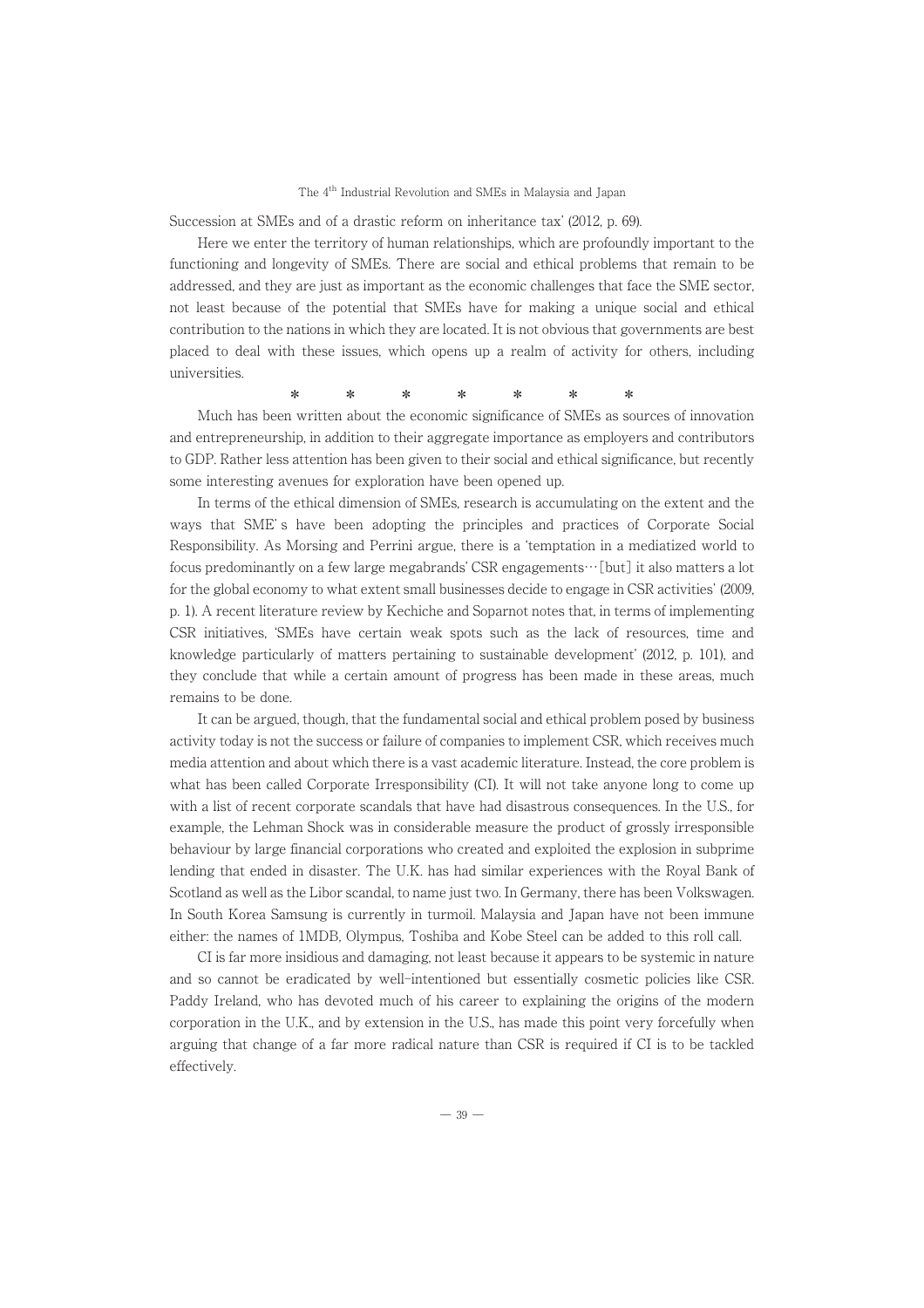ʻThe growing problem of corporate irresponsibility has not, of course, gone The growing problem of corporate irresponsibility has not, or course, gone<br>unnoticed. Thus far, however, the response has been limited in nature and ambition. In addition to the considerable effort that has gone into dealing with executive and addition to the considerable effort that has gone into dealing with executive and addition to the considerable enort that has gone into dealing with executive and<br>accounting malpractice—primarily, of course, to protect the *rentier* interest—recent decades have also seen the rise of the idea of corporate social responsibility (CSR). Unlike decades have also seen the rise of the idea of corporate social responsibility (CSR). Unlike the earlier idea of the ʻsocially responsible corporation' with its transformative aspirations, however, contemporary CSR is a rather conservative notion, which seeks aspirations, nowever, contemporary CSR is a rather conservative hotion, which seeks<br>only to ameliorate...While the former entailed important changes to the way in which the corporation was conceptualised (and to the constitution of the corporate legal form), contemporary CSR, with its emphasis on voluntary self-regulation, leaves untouched the shareholder-oriented model of the corporation and the corporate legal form as presently sharehouser oriented moder of the corporation and the corporate legal form as presently<br>constituted. It is hardly surprising that CSR has been so warmly embraced by so many corporations (2008, p. 853).

Ireland's contention is there is an institutional vacuum of responsibility at the heart of the corporate model, at least as it operates in the U.S., the U.K. and perhaps Europe. He argues that this was present at the very foundation of the modern corporation and therefore pays close attention to the crucial 19<sup>th</sup> legal decisions that created the modern corporate form in the U.K. attention to the crucial 19 legal decisions that created the modern corporate form in the U.S.<br>and the U.S. Chief among these were those that rendered shareholders far less powerful than and the 0.5. Chief among these were those that rendered shareholders far less powerful than<br>they are often taken to be. Rather than any longer being the owners of the assets of a corporation, they were now merely entitled to a share of its profits, and so effectively became simple *rentiers*. This development was made possible by the invention of the legal doctrine of corporate personhood, by which the corporation itself, a reified legal abstraction, became the corporate corporate personnood, by which the corporation itsen, a reflect legal abstraction, became the<br>owner of its assets, which were only managed by its executive officers. It is the corporation's capital, ʻlocked-in' in perpetuity beyond the reach of the shareholders, that is now decisive in determining the company's behavior. No human individual or individuals, neither shareholders nor managers, are therefore ultimately personally responsible for the behaviour of the noncorporation. As Ireland argues, ʻWith the externalisation of the shareholders, ʻthe company' [corporation] has come commonly to be seen as a depersonalised and reified entity, which, in a  $\frac{1}{2}$  certain crucial sense, lacks an inherent nature or character…the autonomous company – the company 'completely separated' from its shareholders – is but the personification of *industrial* capital and an entity which is subject to its relentless logic' (1996, p. 69).

Ireland has thus arrived at the position reached earlier by John Kay, who found himself forced to 'to reformulate the nature of the [corporate] governance problem in terms of ownership  $per se'$  (1999, p. 52). Kay himself has sharpened his arguments on the subject in light ownersing *per se* (1999, p. 92). Kay immedially has sharpened instangulations of the subject in light<br>of more recent events. He described the failings of the corporate culture of financial institutions In the years leading up to the Lehman Shock in the following terms: 'Commitments to the in the years leading up to the Lemman Shock in the lonowing terms. Communients to the<br>interests of clients, loyalty to institutions, were replaced by the aggressive pursuit of self-interest and the culture of "I'll be gone, you'll be gone"' (2015, ch. 4). The fact that corporate employees could act irresponsibly because they knew that they would have left their employer before the problems they had contributed to came to light is another manifestation of the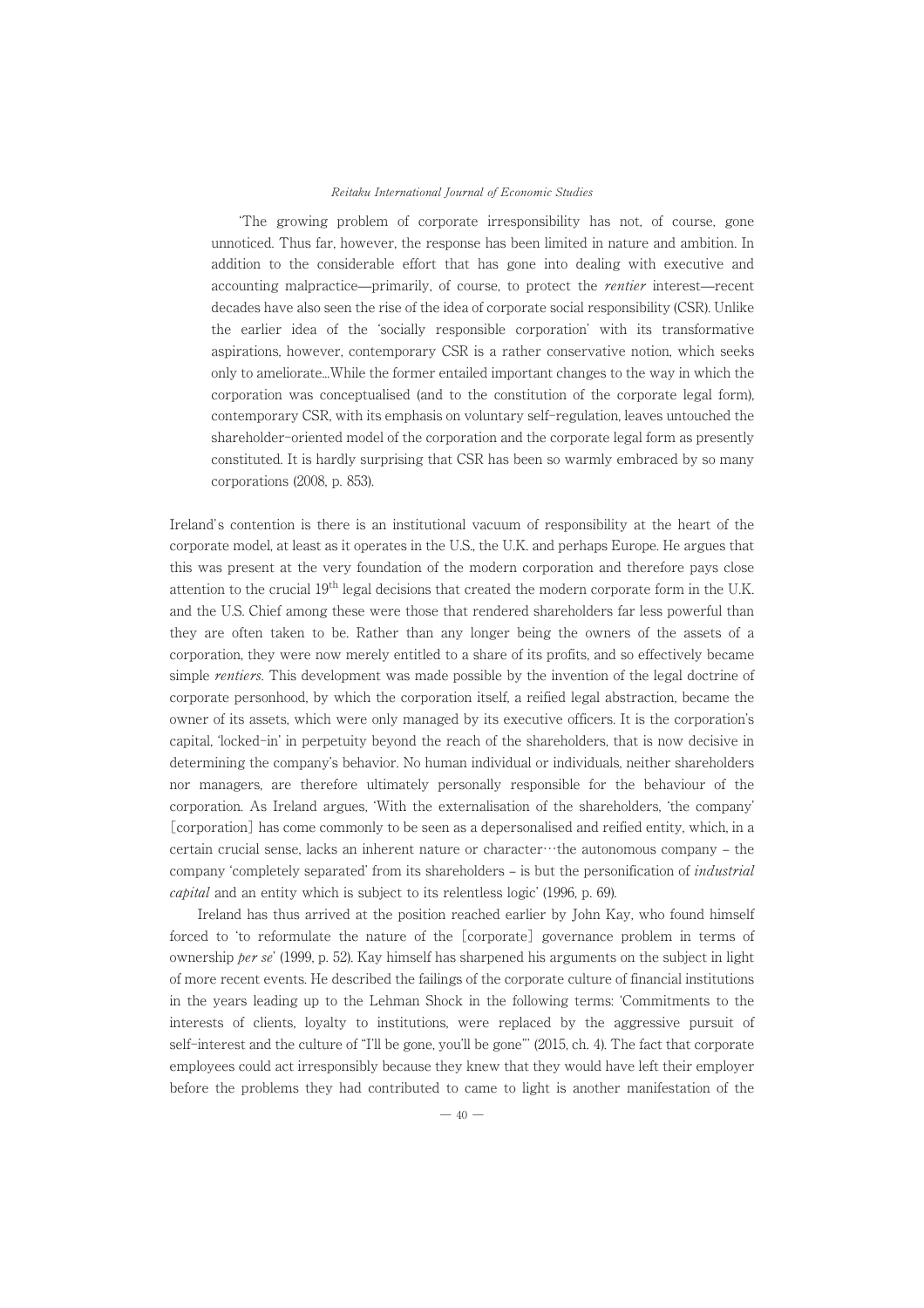systemic nature of CI. The twin concepts of ownership and personal responsibility are utterly absent in such a conception of the role a corporate employee, or indeed a shareholder. We are absent in such a conception of the role a corporate employee, or indeed a shareholder. We are absent in such a conception of the role a corporate employee, or indeed a shareholder, we are<br>not dealing here with a failure of corporate ethics, but with the institutional absence of a corporate ethical sense. As John Kay put it, ʻThe ethical standards associated with part of the finance sector have been deplorable. Read the e-mail exchanges among those responsible for fraudulent interest rate submissions…What were these people thinking?' (2015, ch. 9). Just as importantly, however, how could such a culture flourish except in a completely depersonalised miportantly, nowever, now could such a culture hourish except in a completely depersonalised<br>world? It is in connection with this absence of a fundamentally ethical and human dimension world: It is in connection with this absence of a fundamentally ethical and human dimension<br>that we begin to see the importance of SMEs not just to the economy, but also to the society of which they are part. They may not find it so easy to implement CSR, or have much interest in trying to do so. As Spence, Schmidpeter and Habisch have pointed out, ʻMSEs facing competitive pressure and limited cash flow may not be motivated to spend time and money on ethics if, adopting the economic model, they perceive it as a business cost with no benefit' (2003, p. 18). At the same time, though, SMEs do at least have a much better chance of avoiding CI and p. 10). At the same time, though, SMEs to at least have a much better chance of avoiding Cr and<br>the fundamental amorality that it enables. This is not, of course, to argue that all SMEs are paragons of virtues ‒ far from it. But their nature does give them opportunities to behave paragons or virtues – iar from it, but their networks.

That this is should be so is partly a matter of size. E.F. Schumacher, following Leopold Kohr, famously proclaimed that ʻSmall is Beautiful'. It would be too much to claim that ʻSmall is Ethical', but it could be asserted that ʻSmall and Medium Make the Ethical More Possible'. Size is important in such matters, partly because it can act to reduce the temptation that accompanies important in such matters, partly because it can act to reutie the temptation that accompanies<br>greed – SMEs are more likely to be focused on more modest ambitions, not least survival – and greed – SMEs are more mery to be foct<br>there is much less power to be abused.

A second factor is the retention of a human scale. Vaclav Havel, the first President of the newly independent Czechoslovakia after the fall of Communism, drew attention to the problems that plague corporations simply because of their monstrous size.

ʻ…it is well known…that enormous private multinational corporations are curiously like socialist states: with industrialization, centralization, specialization, monopolization, and socialist states. With industrialization, centralization, specialization, inonopolization, and<br>finally with automation and computerization, the elements of depersonalization and the loss of meaning in work become more and more profound everywhere…IBM certainly works better than the Ŝkoda plant, but that doesn't alter the fact that both companies have long since lost their human dimension and have turned man into a little cog in their mave long since lost their numan dimension and have turned man into a little cog in their<br>machinery, utterly separated from what, and for whom, that machinery is working, and machinery, utterly separated from what, and for whom, that machinery is working, and<br>what the impact of its product is on the world…Such "megamachinery" is not constructed to the measure of man, and the fact that IBM is capitalist, profit-oriented, and efficient, while <sup>Ŝ</sup>koda is socialist, money-losing, and inefficient, seems secondary to me.' (Havel, 1991, p. 10)

A further consideration is the question of ownership. SMEs tend not to share the depersonalised nature and structure of large corporations, which means that their ownership is real,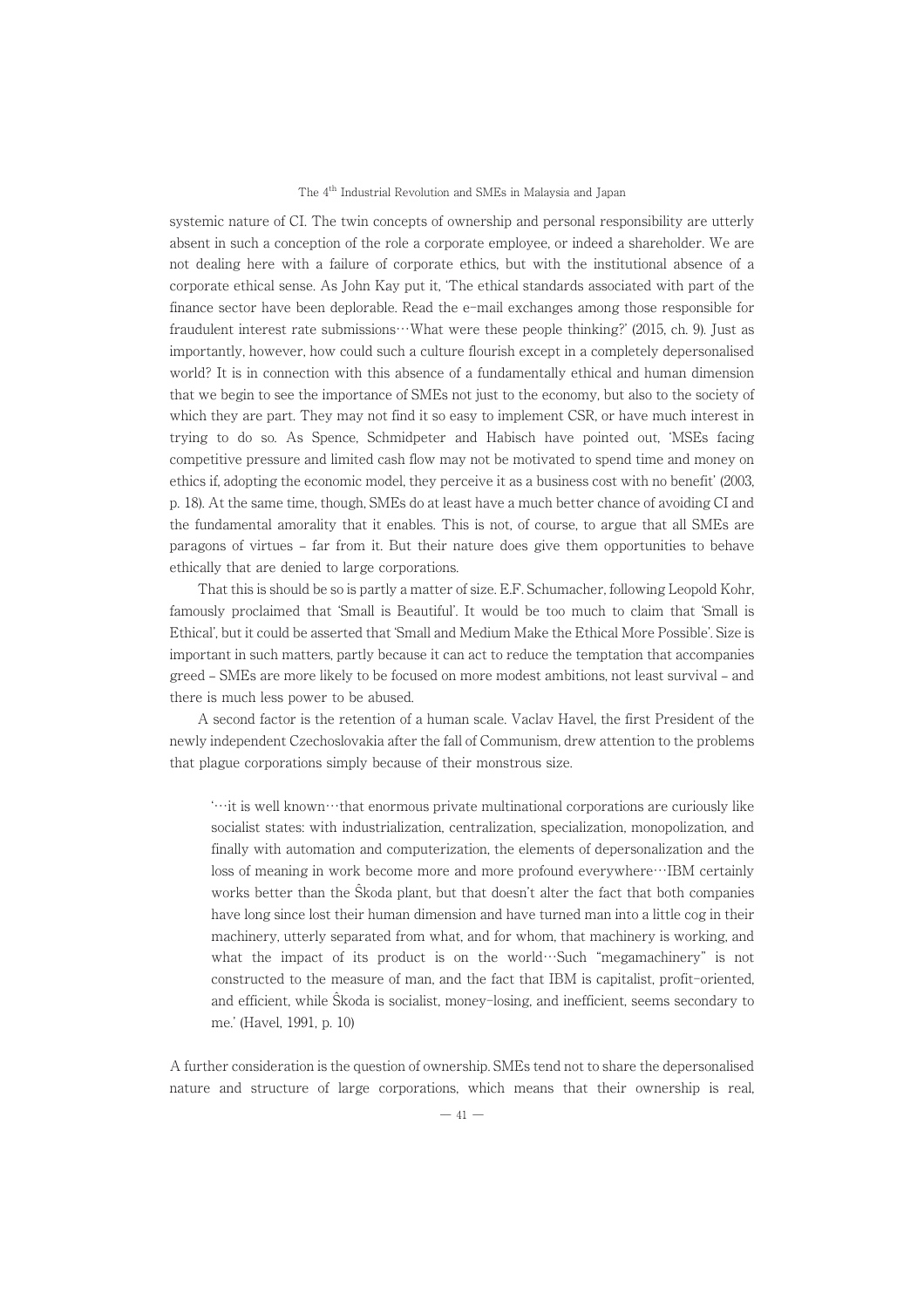identifiable, human and involved in the day-to-day activities of the business. As Demuijnck and Ngnodjom note in the African context, ʻa striking characteristic of SMEs in comparison with large firms is that management is personalized in SMEs. SMEs generally lack formal reflection. The management is personalized in SWES SWES generally fack formal<br>management structures with specialized staff' (2013, p. 654). As a result, the key figure is often the ʻowner-manager', and this opens up certain ethical possibilities. Lepoutre and Heene cite research that suggests, for example, that ʻsmall business owner-managers are particularly sensitive to activities related to their immediate internal stakeholders (employees, customers and suppliers), involving loyalty in their (often close) relationship with customers and employees; openness, honesty and fairness in contracts, agreements, payments and (marketing) information; pricing issues among competitors; and the origin of resources  $\cdots$ On the other hand, such pricing issues among competitors; and the origin of resources  $\cdots$ On the other hand, such unethical actions as padding expense accounts, often resulting in a higher income for the owner-manager, are experienced as less problematic (2006, p. 259).

Again, one needs to be careful not to paint too flattering a portrait of SMEs in this regard. The argument that SMEs are likely to act ethically because they are embedded in local communities can be taken too far. As Moore and Spence note, ʻWhile those who draw their communities can be taken too far. As moore and spence note, while those who draw then<br>customers from a close geographical group (e.g. garages) are perhaps more likely to feel that moral proximity acutely, others may be relatively unattached to their surroundings (e.g. web not at proximity actuery, others may be relatively unattached to their surroundings (e.g. web<br>designers) and readily enjoy the independence which is a common motivation for starting one's own small business (2006, p. 222). But they also cite work that shows ʻthat there was not a general orientation towards maximisation of profit in small organisations. Similarly, it has been found that competitors are often treated as (moral) stakeholders rather than just adversaries in the marketplace' (2006, p. 221).

That this is so owes much to the fact that ʻwhat constitute personal and business ethics are probably closer in situations were the owner is also the manager in a business' (Vyarkanam et al., 1997, p. 1626). This bridge between the two worlds is a vital one, because it allows us to move ally 1997, p. 1020). This bridge between the two worlds is a vital one, because it allows us to move<br>beyond the concept of business ethics to that of 'business as ethics', which is far more likely to flourish in the SME sector. That this is so can be seen, in the case of Japan, in the thought and flourish in the SME sector. That this is so can be seen, in the case of Japan, in the thought and deeds of Chikuro Hiroike, the creator of the science of Moralogy.

It would not be too much to say that, in economic terms, Hiroike and Moralogy emerged<br>It would not be too much to say that, in economic terms, Hiroike and Moralogy emerged from an SME culture. Hiroike himself was born in Kyushu, in the far West of Japan, where his father owned a small farm of less than 8 acres and supplemented his income from other jobs such as the raising of silkworms. As a young boy Hiroike helped his father on the farm and, such as the raising or sikworms. As a young boy rinoke helped instration the farm and,<br>though himself destined for a career of teaching and scholarship, still found time to write a book suggesting how to improve silkworm cultivation. He never lost touch with the world of small producers and ordinary working people, and among those who came to the Institute of producers and ordinary working people, and among those who came to the institute or<br>Moralogy that he founded were many who either owned or were creating small businesses. He whoralogy that he founded were marry who entier owned or were creating sman businesses. The<br>was concerned to offer them advice about how this should be done. The setting up our was concerned to oner them advice about now this should be done. In setting up our business…we should start with character building. For example, in purchasing materials or pusifiess we should start with character bunding. For example, in purchasing materials or<br>goods, we should be mindful to procure sound and comparatively inexpensive articles from morally trustworthy people. If once we are connected with moral suppliers, it is easy to make a morally trustworthly people. If once we are connected with moral suppliers, it is easy to make a<br>good sale…It is better…rather than to employ many, to employ persons of better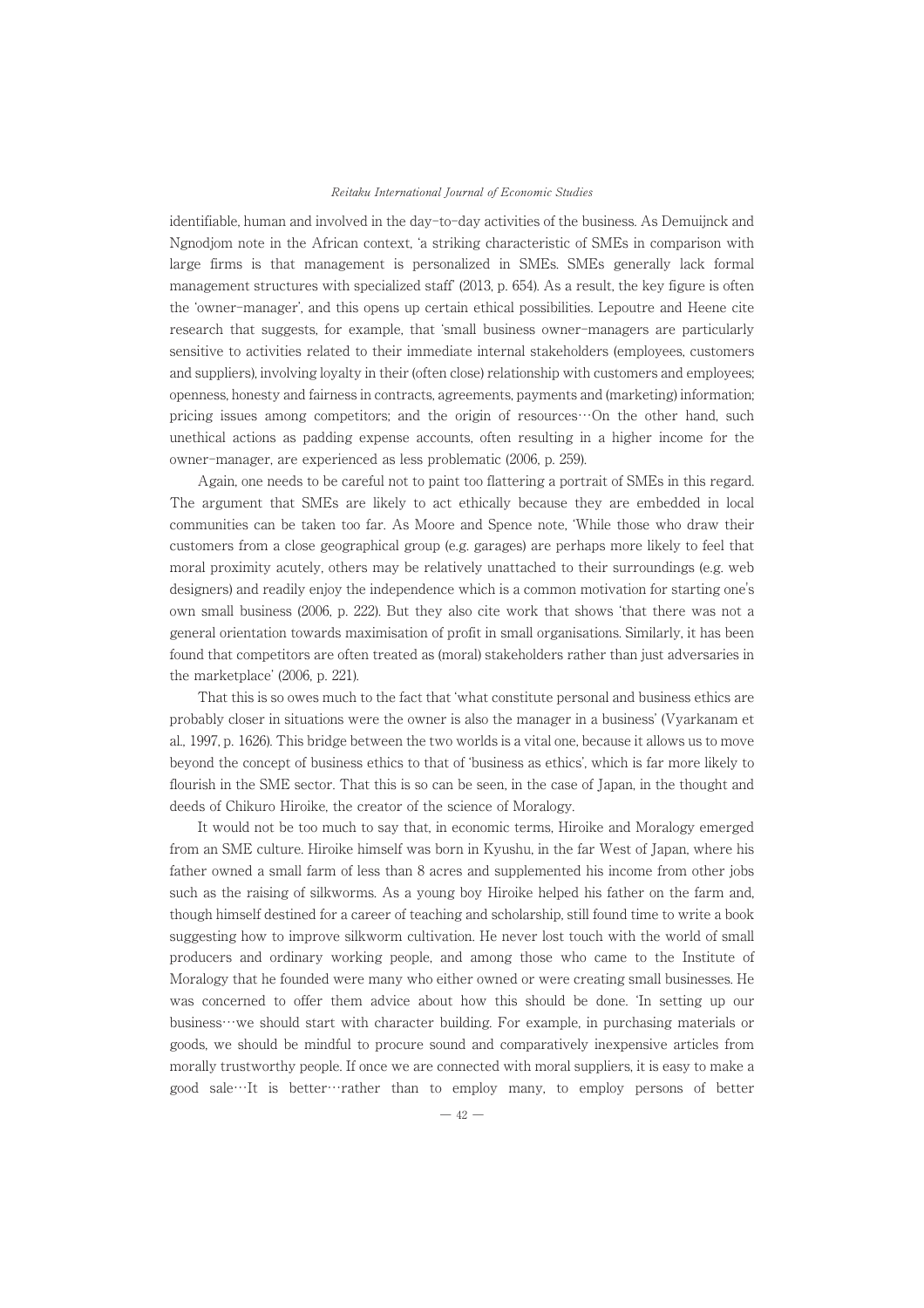$\text{character}\cdots\text{This, however, is not the practice nowadays' (Hiroike, 2002, III, 76-77).}$ 

acter Tims, nowever, is not the practice nowadays (informe, 2002, iii, 70–77).<br>Such advice reveals a central tenet of Moralogy; that moral concern should permeate all human activity, including work. For this reason, there really can be no separate ʻbusiness ethics'; rather one should think of business activity in broader and more connected terms. In the first place, the emphasis that Hiroike placed on the responsibility that unavoidably devolves on each and every individual to think and act morally at all times and in all circumstances remains of central importance in dealing with some of the most common moral dilemmas that confront people at work. In a second way, too, Hiroike's view of the world of work was much more radical in nature than can sit comfortably within the sphere of ʻbusiness ethics'. He saw the workplace as a setting in which individuals, all individuals at every level of a business organization, should as a setting in which individuals, an individuals at every level of a business organization, should<br>not passively await intermittent demands on them for ethical decisions, but actively and constantly search out opportunities for moral action.

relative search out opportunities for moral action.<br>This placed a particularly heavy responsibility on business owners, most of whom were likely to have been in charge of SMEs at that time. As Hiroike told one of his disciples, ʻA factory Intery to have been in charge of SMEs at that thrie. As fin one too dole of instance presents, A factory that only manufactures goods is not interesting. A factory must be a place in which people develop themselves. There are many factories in the world that manufacture goods, but the<br>develop themselves. There are many factories in the world that manufacture goods, but the mission of the business owner is to develop the people involved in the business. As a consequence, Hiroike warned business owners against focusing primarily on economic outcomes. ʻYou are putting your business before human salvation because you think your business is more important than bringing salvation to humankind. If so, you are working for human salvation to expand your business, not conducting business to bring salvation to people. Thus, you are putting business before people' (Institute of Moralogy, 2005, p. 496).

s, you are putting business before people (institute of Moralogy, 2005, p. 450).<br>The SME world is a very suitable context for exploring the commonalities between such principles and those of Islam. Of particular interest here is the work that has been done by Selçuk Uygur, of Brunel University in London, and others on the situation in Turkey, where 'It is observable that the number of private businesses, particularly SMEs (Small and Medium-sized Enterprises) increased substantially after the 1980s and the country has witnessed the emergence of a new type business people who are identified by their religious commitment' (Uygur and Spence, 2010, p. 1). Since 'Islam is a religion which prescribes an extensive set of principles and regulations shaping all the aspects of life, including business ethics' (Uygur and Spence, 2010, pp. 4-5), it might be helpful to compare Chikuro Hiroike's thinking with what have been identified as 'five basic Islamic Principles of morality: *Tevhid* (unity), *muvazene*<br>been identified as 'five basic Islamic Principles of morality: *Tevhid* (unity), *muvazene* (equilibrium), ozgur irade (free will), sorumluluk (responsibility) and ihsan (bounty)' that some equinorium, *ozgar trade* (if ee win), *sortimatiak* (responsionity) and *insun* (bounty) that some<br>have suggested should be important in the Islamic business world (Uygur and Spence, 2010, p. 5). Another alternative would a virtue based approach such as that recently taken by Karakas, Sarigollu and Uygur when investigating the role of ʻintegrity, affection, diligence, inspiration, wisdom, trust, gratefulness, justice, and harmony' (2017, 732), a number of which are central to wisdom, trust, graterumess, justice, and narmony (2017, 102), a number of which are central to<br>Chikuro Hiroike's thinking. A further possibility involves attending to the purported 'Islamic Work Ethic', some work on which has been done on this as it relates to Malaysia, for example, by Mohamed, Karim and Hussein (2001) in connection with job satisfaction and other issues. But we should also note Uygur's finding that ʻthe pious business people in Turkey refer to quasi-Puritan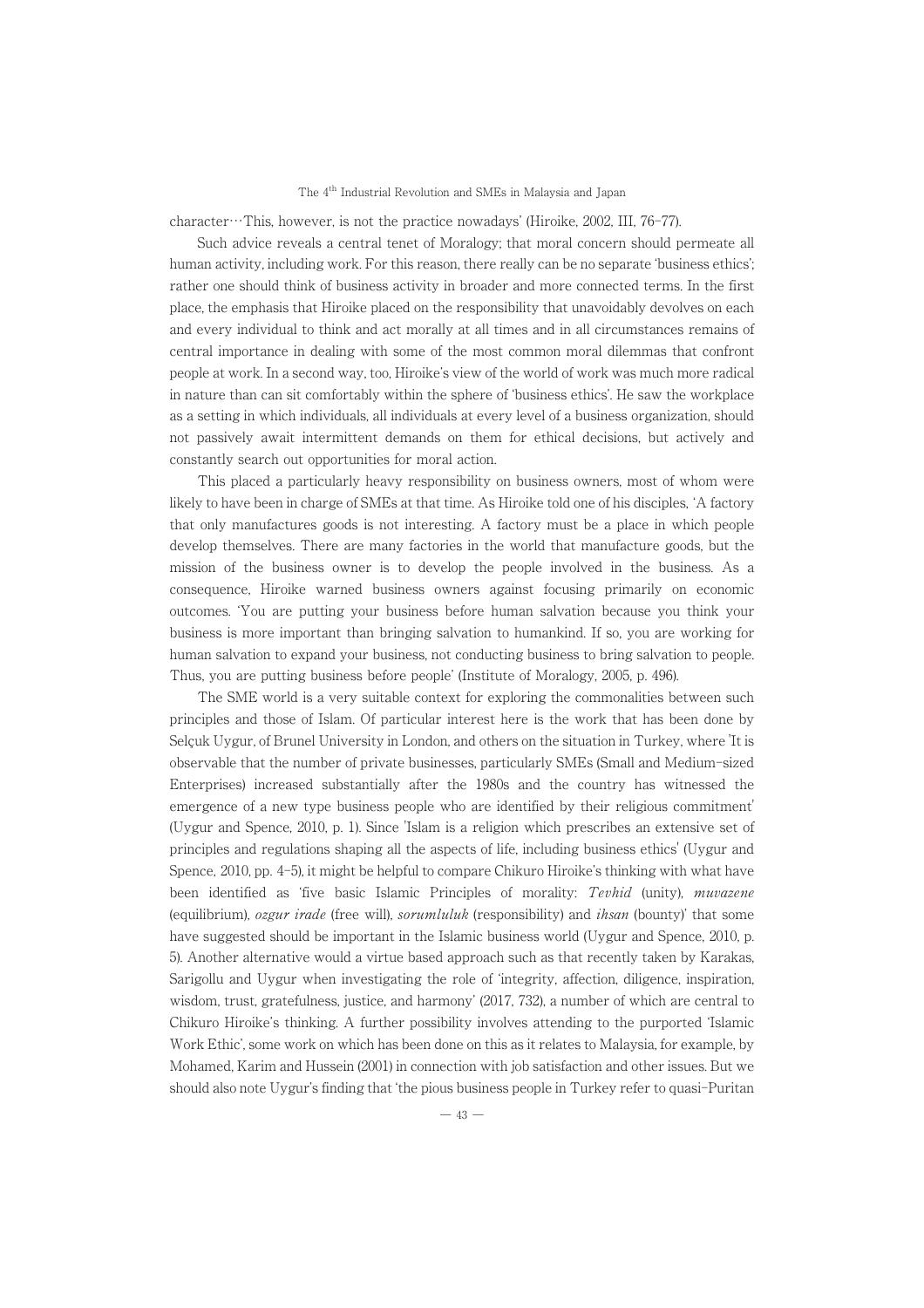values, such as hard work, thriftiness, honesty and fairness, and call these values the "Islamic ethic". However it is clear that none of these values are exclusively Islamic' (2009, p. 217).

Most interesting, therefore, is the evidence gathered by Uygur and others on the concept of ʻmoral energy'. Uygur first advanced this concept when discussing how ʻʻ…the new form of Islam in Turkey has facilitated the emergence of this new business class, providing them with a sort of moral and entrepreneurial energy' (2009, p. 223), and he and Spence then studied it as ʻa sort of moral and entrepreneurial energy (2009, p. 229), and he and spence their studied it as a<br>way by which religious entrepreneurs interpret their faith in their business life' (2010, p. 2). way by which rengious entrepreneurs interpret their faith in their business me<br>They provide the following very suggestive account of the source of such energy.

ʻFor the pious group, working is not limited to business activities at all…They spend a considerable amount of time for the discretionary activities and they consider it as part of work as well. The following is how one pious businessman describes the work after they close the factory at 6:30 p.m.: "… Then, the evening part comes. With my friends, we they close the factory at 6:30 p.m.: "… Then, the evening part comes. With my friends, we they close the ractory at 0.50 p.m... Then, the evening part comes. With my friends, we<br>think about what we can do for humanity, who can do what…etc. We plan all these. … [The reason why I do this is to do with] the feeling of responsibility. If one feels responsible, especially while complaining about something for not being right, one develops the urge to find a solution. Here, we need to see what favour or goodness can be done for humanity; and we need to take initiative. … We all, with my friends, work devotedly towards raising and educating youths in a good atmosphere; and also towards what we can do for supporting this educational activities within the country and what we can do for supporting this educational activities within the country and<br>abroad…" These sorts of evening meetings are very common rituals among the pious abroad These sorts of evening ineetings are very common fitudes among the plous group. They call it with different terms, such as *"akşam oturması* (evening sitting)" or çay (drinking tea)" or istisare (consulting meeting). In a sense, these meetings are *Lay* (drinking tea) or *susare* (consulting meeting). In a sense, these is

One important figure in the strand of Islamic thought that underpins this ʻmoral energy' is one important ngure in the strand or islamic thought that underpins this moral energy is<br>Bediuzzaman Said Nursi, whose thought, as expressed in his *Risale-i-Nur*, has already been compared to that of Confucius by Jemil Hee-Son Lee, who finds many similarities between them, writing that ʻSurprisingly, this basic Confucian philosophy and, in particular, the matter of them, writing that Surprisingly, this basic confucial philosophy and, in particular, the matter of ethics and morality can be found in the  $Risale\text{-}iNur$  to a great extent' (Lee, 2005, p. 107). Given that Chikuro Hiroike's thinking also derives in large measure from Confucius, and that Said Nursi's thought is influential in Malaysia, particularly through the work of his disciple, Fethullah Gulen, a more detailed comparative study of concepts like ʻbenevolence' in the SME world in both Malaysia and Japan might be of considerable interest.

(Professor at Reitaku University)

#### References

Almada-Lobo, F. (2015). The Industry 4.0 revolution and the future of manufacturing execution systems (MES). Journal of Innovation Management, 3(4), 16-21.

(INES). *Journal of Innovation Management*, 3(4), 10–21.<br>Andreoli, P. (2016, January 23). The Fourth Industrial Revolution In Latin America: David vs. Goliath.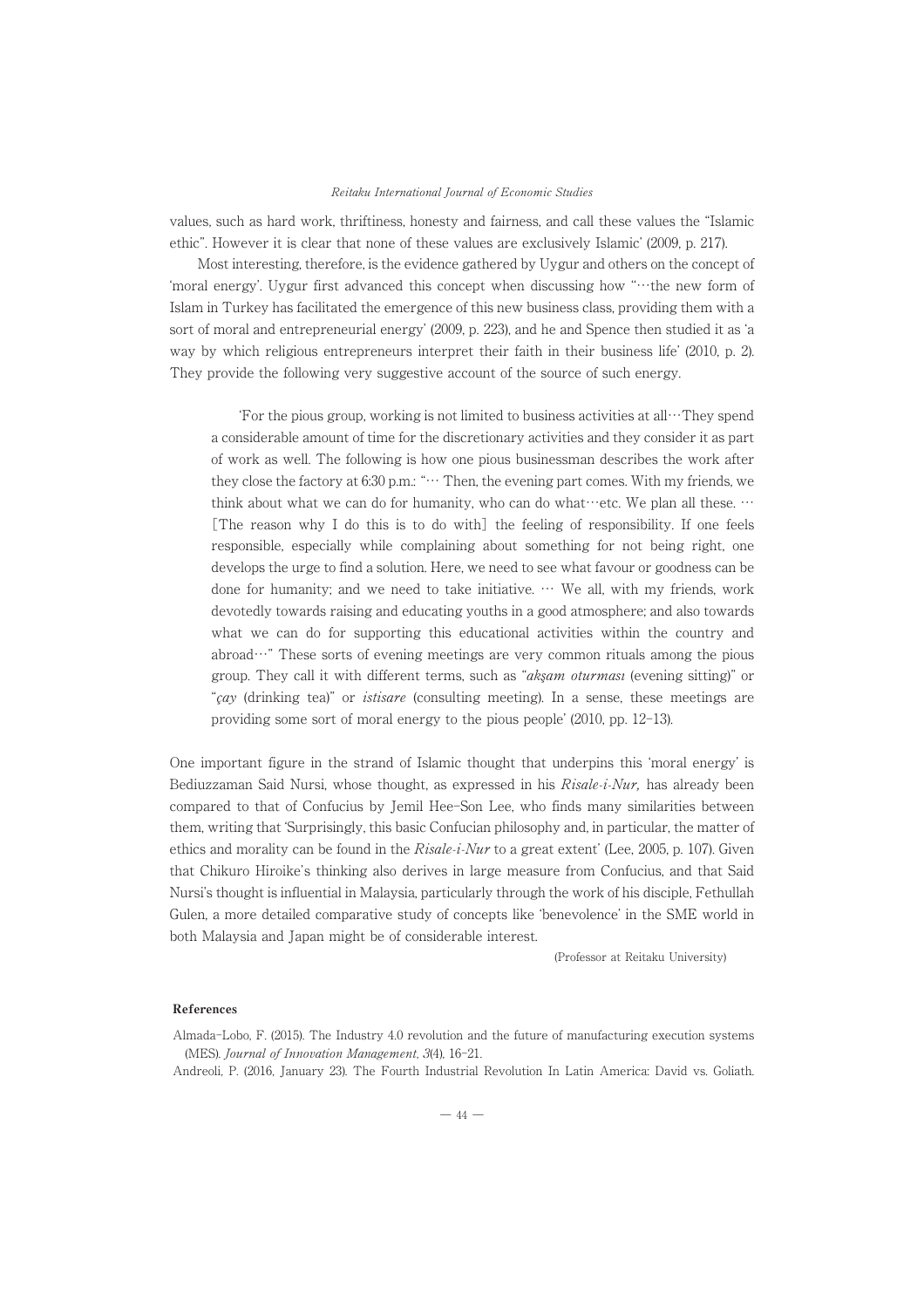Retrieved from www.holmesreport.com/agency-playbook/sponsored/article/the-fourth-industrial-

- Bahrin, M. A. K., Othman, M. F., Nor, N. H., & Azli, M. F. T. (2016). Industry 4.0: a review on industrial automation and robotic. Jurnal Teknologi, 78(6-13), 137-143.<br>automation and robotic. *Jurnal Teknologi*, 78(6-13), 137-143.
- automation and robouc. *Jurnal Teknologi, 1*0(0–15), 157–145.<br>Balkaran, S. (n.d.). The Fourth Industrial Revolution Its Impact on the South African Public Sector. ukaran, S. (n.d.). The Fourth muustrial Revolution – Its Impact on the South African Fublic Sector.<br>Retrieved from http://www.academia.edu/22826511/THE\_FOURTH\_INDUSTRIAL\_REVOLUTION\_ -ITS\_IMPACT\_ON\_THE\_SOUTH\_AFRICAN\_PUBLIC\_SECTOR
- Coccia, M. (2017). General purpose technologies in dynamic systems: visual representation and analyses of occia, M. (2017). General purpose technologies in dynamic systems: visual representation and analyses of complex drivers. Working Paper IRCrES 5/2017. Retrieved from http://www.ircres.cnr.it/images/wp/ wp\_05\_2017\_coccia.pdf
- wp\_05\_z017\_coccia.pui<br>Dai, L. (2006). From conventional technology to carbon nanotechnology: The fourth industrial revolution at, L. (2000). From conventional technology to carbon nanotechnology: The fourth moustrial revolution<br>and the discoveries of C60, carbon nanotube and nanodiamond. In L. Dai (Ed.), Carbon Nanotechnology: Recent Developments in Chemistry, Physics, Materials Science and Device Applications (3-12). *Recent Developments in Chemistry,*<br>Amsterdam, The Netherland: Elsevier.
- David, P.A., & Wright, G. (1999). General Purpose Technologies and Surges in Productivity: Historical Avia, P.A., & Wright, G. (1999). General Purpose Technologies and Surges in Productivity: Historical Reflections on the Future of the ICT Revolution. Retrieved from https://pdfs.semanticscholar. org/02b2/350127371ee14d13d026c2aea7cb4d8703cc.pdf
- Demuijnck, G., & Ngnodjom, H. (2013). Responsibility and informal CSR in formal Cameroonian SMEs. Journal of business ethics, <sup>112</sup>(4), 653-665.
- *Journal of ousiness eintcs, 112*(4), 655–665.<br>Digital News Asia (2017, June 22). Malaysian business leaders embrace 4<sup>th</sup> Industrial Revolution. Retrieved gital News Asia (2017, June 22). Malaysian business leaders embrace 4 maustrial Revolution. Retrieved from https://www. digitalnewsasia.com/digital-economy/malaysian-business-leaders-embrace- 4th-
- ndustriai–revolution.<br>Drath, R. and Horch, H. (2014, June). Industrie 4.0: Hit or Hype? *IEEE Industrial Electronics Magazine 8* (2),
- Field, A. J. (2008). Does economic history need GPTs? Available at SSRN: https: //ssrn.com/ abstract= 1275023 or http://dx.doi.org/10.2139/ssrn.1275023
- Fujitsu (n.d.). Fujitsu and Japan Local Network System Launch Private Cloud for Trucking Companies. gitsu (n.a.). Fujitsu and Japan Local Network System Launch Private Cloud for Trucking Companies.<br>Retrieved from http://www.fujitsu.com/global/about/resources/news/press-releases/2010/0913-01.
- Fujitsu (2017). Fujitsu Surveys Business Leaders across 15 Countries on the status of Digital filisu (2017). Fujitsu Surveys Business Leaders across 15 Countries on the status of Digital<br>Transformation Initiatives. Retrieved from http://www.fujitsu.com/global/about/resources/news/ press-releases/2017/0418-03.html.
- press-releases/2017/0418-05.num.<br>Garbee, E. (2016, January 29). This is Not the Fourth Industrial Revolution. Slate.
- Garbee, E. (2016, January 29). This is not the rourth moustrial revolution. S*tate.*<br>Gidlund, M. (2016). Myths, truth, and challenges in industrial 4.0 and wireless automation [Video file]. aiuna, w. (2016). wiyins, trutn, and cnallenges in industrial 4.0 al<br>Retrieved from http://www.youtube.com/watch?v=DrdTR5Kpnl0
- Retrieved from http://www.youtube.com/watch?v=Drd FRSKphio<br>GTAI [Germany Trade and Invest] (n.d.). INDUSTRIE 4.0. Retrieved from https://industrie4.0.gtai. de/INDUSTRIE40/Navigation/EN/industrie-4-0
- de/INDUSTRIE40/Navigation/EN/industrie-4-0<br>GTAI (2014). INDUSTRIE 4.0: Smart Manufacturing for the Future. Retrieved from https://www.gtai. de/GTAL/Content/EN/Invest/\_SharedDocs/Downloads/GTAL/Drochures/Industries/Industrie4. 0-smart-manufacturing-for-the-future-en.pdf
- U-smart-manuiacturing-ior-the-luture-en.pdi<br>Havel, V. (1991)*. Disturbing the Peace: A Conversation with Karel Hvížđala* (trans. P Wilson). New York, NY: avei, v. (1991).*L*<br>Vintage Books.
- v intage books.<br>Heavey, P. (2017). Consequentialism and the synthetic biology problem. *Cambridge Quarterly of Healthcare* Ethics, <sup>26</sup>(2), 206-229.
- Hermann, M., Pentek, T., & Otto, B. (2016, January). Design principles for industrie 4.0 scenarios. In System Sciences (HICSS), 2016 49th Hawaii International Conference on (pp. 3928-3937). IEEE.
- Sciences (HICSS), 2010 49th Hawaii International Conference on (pp. 3928–3931). IEEE.<br>Hiroike, C. (2002). *Towards Supreme Morality. An Attempt to Establish the New Science of Moralogy* (Eng. roike, C. (2002). *1 owards Supreme Moratity. An Attempt to*<br>Trans., 3 vols). Kashiwa, Japan: The Institute of Moralogy.
- Institute of Moralogy. (2005). *Chikuro Hiroike: Father of Moralogy* (Eng. Trans.). Kashiwa, Japan: The Institute of Moralogy. (2005). *Chikuro Hiroike: Father of Moralogy* (Eng. Trans.). Kashiwa, Japan: The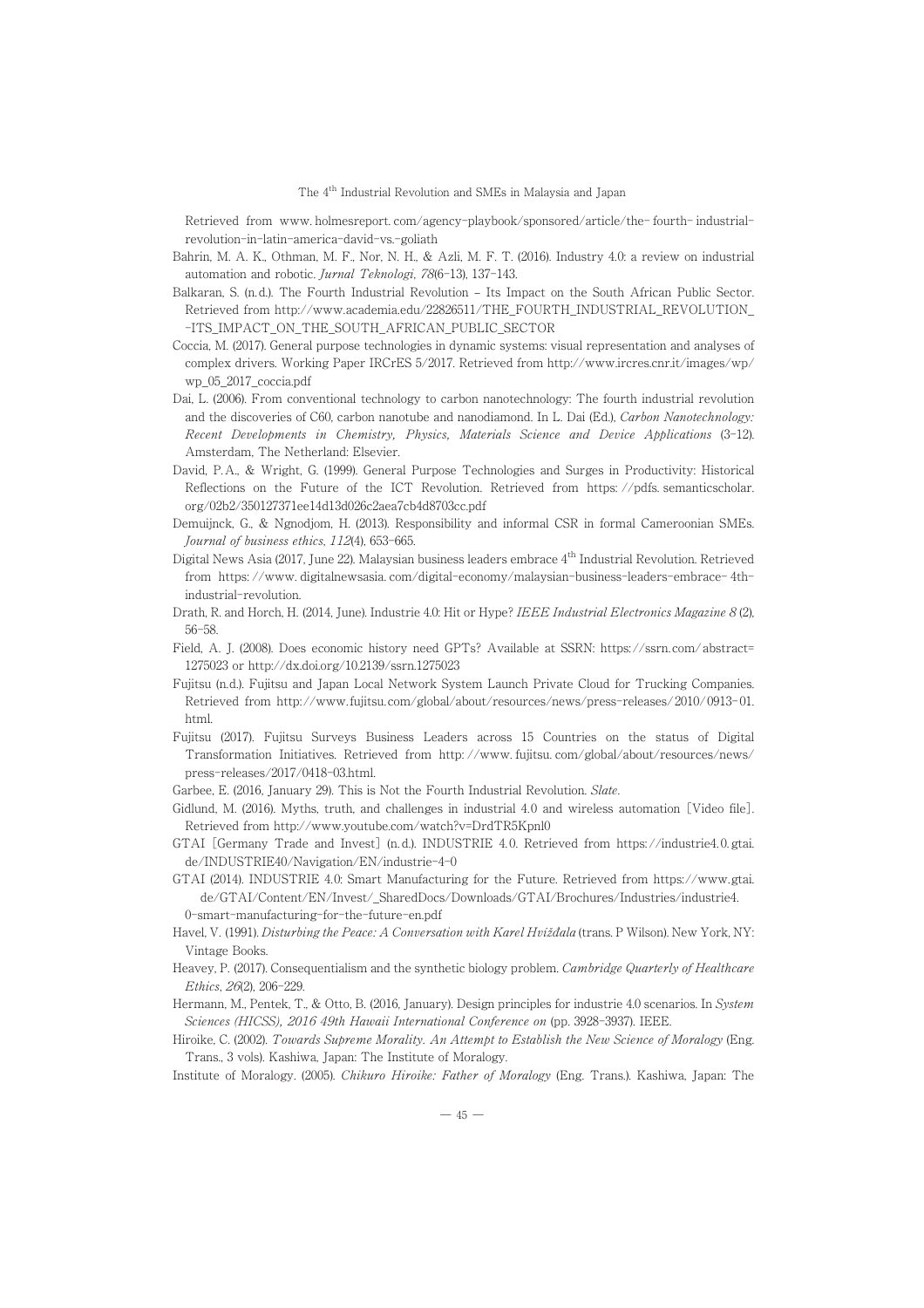Institute of Moralogy.

- Ireland, P. (1996). Capitalism without the capitalist: The joint stock company share and the emergence of erand, P. (1990). Capitalism without the capitalist: The Joint stock company share and the emergent<br>the modern doctrine of separate corporate personality. The Journal of Legal History, 17(1), 41-73.
- Ireland, P. (1999). Company law and the myth of shareholder ownership. *The Modern Law Review*, 62(1), Treland, P. (1999). Company law and the myth of shareholder ownership. *The Modern Law Review*, 62(1),  $32 - 57$
- Ireland, P. (2008). Limited liability, shareholder rights and the problem of corporate irresponsibility. Cambridge Journal of Economics, <sup>34</sup>(5), 837-856.
- Camoriage journal of Economics, 34(5), 651–656.<br>Iwamoto, K. and Hatano, A. (June 2017). Development of SME Competitiveness Using IoT in the Fourth Industrial Revolution [in Japanese]. Retrieved from http://ideas.repec.org/p/eti/rpdpjp/17020.html.
- Industrial Revolution [In Japanese]. Retrieved from http://ideas.repec.org/p/eu/rpdpjp/17020.html.<br>Jänicke, M., & Jacob, K. (2009). A Third Industrial Revolution? Solutions to the crisis of resource-intensive growth. Environmental Policy Research Centre Report 02-2009, Freie Universität Berlin.
- growth. *Environmental Pottcy Research Centre Report 02-2009*, Freie Universitat Berlin.<br>Kagermann, H., Wahlster, W., & Helbig, J. (2013). Securing the future of German manufacturing industry. Recommendations for implementing the strategic initiative INDUSTRIE, <sup>4</sup>.
- Kecommenaations for implementing the strategic initiative INDOSTRIE, 4.<br>Kamei, K., & Dana, L. P. (2012). Examining the impact of new policy facilitating SME succession in Japan: amer, K., & Dana, L. P. (2012). Examining the impact of new policy facilitating SME succession in Japan:<br>From a viewpoint of risk management in family business. *International Journal of Entrepreneurship and* Small Business, <sup>16</sup>(1), 60-70.
- S*mau Business, 10*(1), 60–70.<br>Kankaanranta, A., & Louhiala-Salminen, L. (2013). "What language does global business speak?"-The ankaanranta, A., & Loumaia-Saimmen, L. (2015). Wr<br>concept and development of BELF. *Ibérica, 26*, 17-34.
- concept and development of BELF. *Ioerica*, 20, 17-34.<br>Karakas, F., Sarigollu, E., & Uygur, S. (2017). Exploring the diversity of virtues through the lens of moral irakas, r., Sangoliu, E., & Uygur, S. (2017). Exploring the diversity of virtues through the lens of moral<br>imagination: A qualitative inquiry into organizational virtues in the Turkish context. *Journal of Business* Ethics, <sup>141</sup>(4), 731-744.
- Einics, 141(4), 151–144.<br>Kay, J. (2015). Other People's Money: Masters of the Universe or Servants of the People? (Profile Books, London).
- London).<br>Kechiche, A., & Soparnot, R. (2012). CSR within SMEs: Literature review*. International Business Research, 5* (7), 97.
- در), s*i.*<br>Lee, J. H-S. (2005). Ethics in the Confucian Text: Comparative Study with *Risale-i Nur*. In Markham, I. and e, J. H-S. (2005). Ethics in the Confluction Text: Comparative Study with *Kisale-I Nur.* In Markham, I. and<br>Ozdemir, I. (Eds.), *Globalization, Ethics and Islam: The Case of Bediuzzaman Said Nursi* (100–107). Farnham, U.K.: Ashgate.
- Lepoutre, J., & Heene, A. (2006). Investigating the impact of firm size on small business social responsibility: poutre, j., & rieene, A. (2006). Investigating the impact of first.<br>A critical review. *Journal of business ethics, 67*(3), 257-273.
- A critical review. *Journal of ousiness eintes, 07(5), 231-215.*<br>Lewin, T. (2013, May 2). Professors at San Jose State Criticize Online Courses. *New York Times*.
- Lewin, 1. (2015, May 2). Proiessors at San Jose State Criticize Online Courses. *New York Times.*<br>Lewis, K. E. (2017, October 12). How to ensure the fourth industrial revolution is 'Made in the USA'. *The* Conversation.
- Mohamed, N., Karim, N. S. A., & Hussein, R. (2010). Linking Islamic work ethic to computer use ethics, job onamed, iv., Kariin, iv. S. A., & Hussein, K. (2010). Linking islamic work ethic to computer use ethics, job<br>satisfaction and organisational commitment in Malaysia. *Journal of Business Systems, Governance and* Ethics, <sup>5</sup>(1), 13-23.
- *Etnics, э*(1), 15–25.<br>Moore, G., & Spence, L. (2006). Responsibility and small business. *Journal of Business Ethics*, 67(3), 219–226.
- Moore, G., & Spence, L. (2006). Responsionity and sinall business. *Journal of Business Ethics*, 67(5), 219–226.<br>Morgan, J. (2017, March 15). University leaders divided over fourth industrial revolution. *Times Higher* Educational Supplement.
- Morsing, M., & Perrini, F. (2009). CSR in SMEs: do SMEs matter for the CSR agenda? Business Ethics: A European Review, <sup>18</sup>(1), 1-6.
- n European Review, 18(1), 1-6.<br>Musa, H., & Chinniah, M. (2016). Malaysian SMEs Development: Future and Challenges on Going Green. Procedia-Social and Behavioral Sciences, <sup>224</sup>, 254-262.
- Peters, M. A. (2017). Technological unemployment: Educating for the fourth industrial revolution. Educational Philosophyand Theory, 49 (1), 1-6.
- Schwab, K. (2017). The Fourth Industrial Revolution. New York, NY: Crown.
- Schwab, K. (2017). *I ne Fourin maustrial Revolution*. New York, NY: Crown.<br>Rahman, N. A., Yaacob, Z., & Radzi, R. M. (2016). The Challenges Among Malaysian SME: A Theoretical Perspective. World, 6(3), 124-132.
- rerspecuve. *worta, 0*(5), 124-152.<br>Smithers, R. W., & James, W. (2017). Future Considerations for Business English Classes Based on the